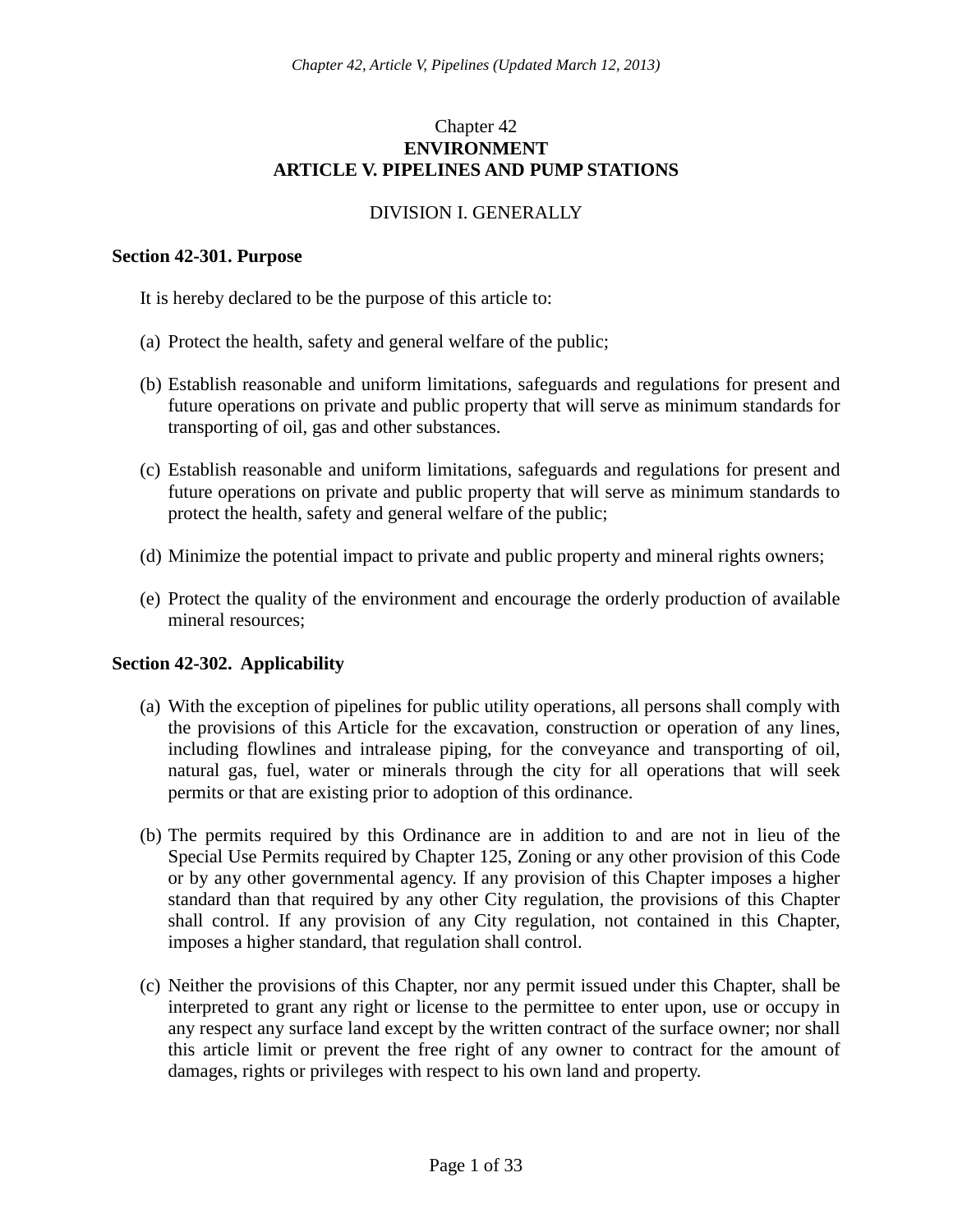## **Section 42-303. Definitions**

All words or phrases related to pipelines and pump stations, not specifically defined in this Chapter, shall have the meanings customarily attributable thereto by prudent and reasonable oil and gas industry. The following words, terms and phrases, when used in this Chapter, shall have the meanings ascribed to them in this section, except where the context clearly indicates a different meaning:

*Abandonment.* "Abandonment" as defined by the Railroad Commission and includes the abandonment of a pipeline and the restoration of any site as required by this Ordinance.

*Affiliate.* Any individual partnership, association, joint stock company, limited liability company, trust, corporation or other person or entity who owns or controls, or is owned or controlled by, or is under common ownership or control with, the entity in person.

*Ambient noise level.* The all encompassing noise level associated with a given environment, being a composite of sounds from all sources at the location, constituting the normal or existing level of environmental noise at a given location.

*ANSI.* American National Standards Institute or its successor(s).

*Cathodic protection.* An electrochemical corrosion control technique accomplished by applying a direct current to the structure that causes the structure potential to change from the corrosion potential to a protective potential in the immunity region. The required cathodic protection current is supplied by sacrificial anode materials or by an impressed current system.

*City.* Shall mean the incorporated City of League City.

*Company.* The company authorized by an agreement to install and maintain gas pipelines within the right-of-way.

*Compressor.* Any device used alone or in a series that raises the pressure of any vapor or gas and creates a pressure differential to move or to compress a vapor or a gas.

*Compressor stations.* Facilities, also referred to as inline booster stations, which increase the pressure on gas during its extraction, transport and storage.

*Contact Information.* The legal name, address, and phone number.

*Daytime.* The period from 6:30 a.m. to 7:00 p.m.

*Decibel (db).* A unit of measurement of noise intensity. The measurements are based on the energy of the sound waves, and the units are logarithmic. The decibels are read from a calibrated sound level meter utilizing the A-level weighting scale and the slow meter response, as specified by the American National Standards Institute.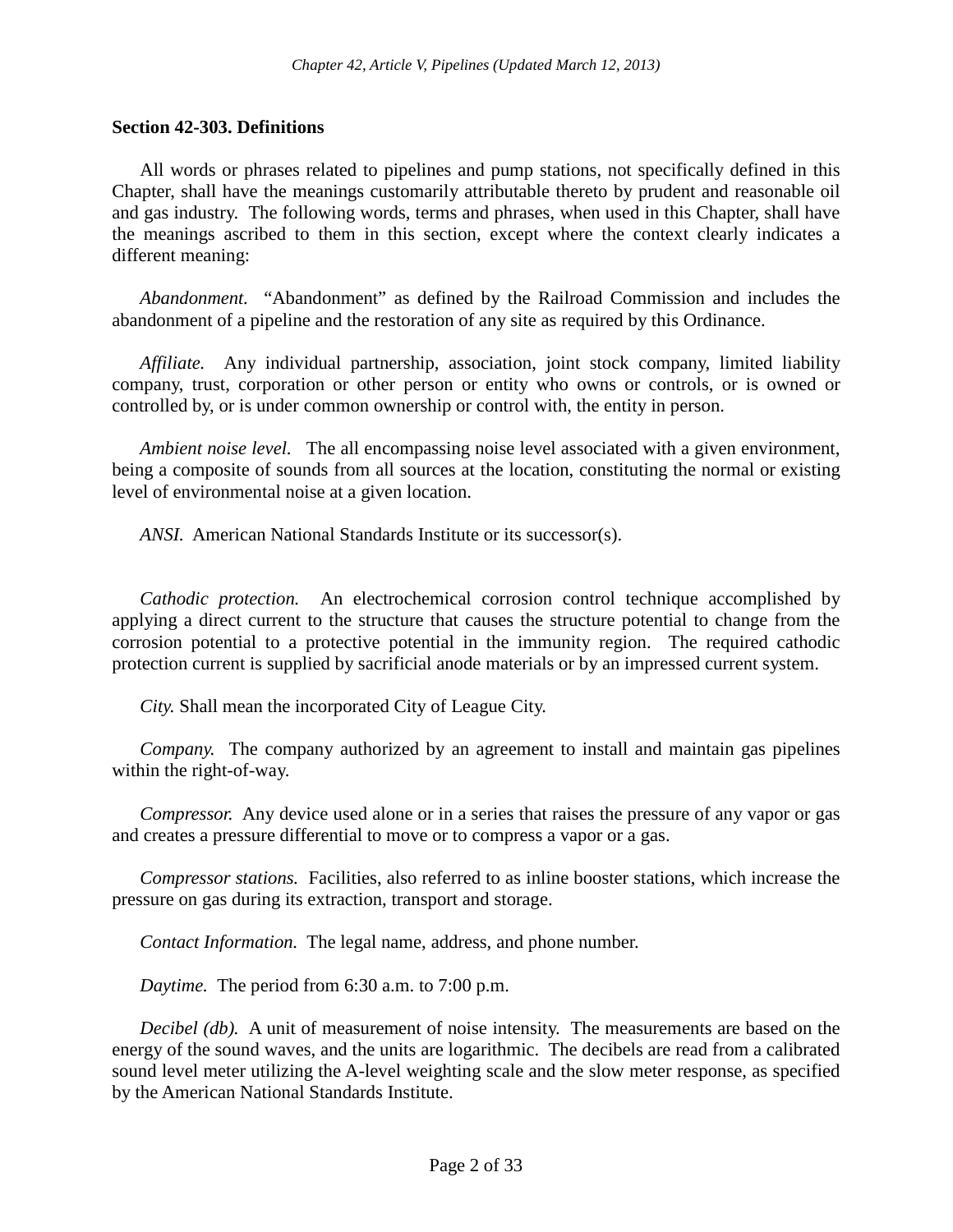*Dwelling unit.* A single unit providing complete, independent living facilities for one or more persons, including permanent provisions for living, sleeping, eating, cooking and sanitation.

*Exploration.* Geologic or geophysical activities, including seismic surveys, related to the search for oil, gas or other subsurface hydrocarbons.

*FEMA.* Federal Emergency Management Agency.

*FIRM.* Flood Insurance Rate Map.

*Flowline.* A line that carries the product (usually a mixture of oil, gas, water or other impurities) from the wellhead to the first vessel (such as a separator, dehydrator, or heatertreater) for the purpose of separating the liquid from the oil and gas.

*Gas.* Any fluid, either combustible or noncombustible, which is produced in a natural state from the earth and which maintains a gaseous or rarefied state at standard temperature and pressure conditions and/or the gaseous components or vapors occurring in or derived from petroleum or natural gas.

*Hospital.* State licensed facility providing medical, surgical, psychiatric, or emergency medical services to sick or injured persons. This classification includes facilities for inpatient or outpatient treatment, including drug and alcohol abuse programs as well as training, research, and administrative services for patients and employees.

*Incident.* An occurrence of an action or situation that could have a negative or detrimental impact.

*Nighttime.* The period between 7:00 p.m. and 6:30 a.m.

*Non-site essential.* Equipment or materials such as lumber and casings that are not absolutely necessary to the specific activity under which a permit is issued.

*Oil and Gas Compliance Officer.* The city staff person designated by the City Manager charged with overseeing pipeline operations.

*Oil or Condensate.* A substance occurring naturally in the earth and composed mainly of mixtures of chemical compounds of carbon and hydrogen, with or without other nonmetallic elements such as sulfur, oxygen, and nitrogen. The compounds that compose it may be in the gaseous, liquid, or solid state, depending on their nature and on the existent conditions of temperature and pressure.

*Operator.* The person listed on the appropriate Railroad Commission forms that is, or will be, actually in charge and in control of operations and maintenance related to pipelines or pump stations, including, without limitation, a unit Operator or Operator of Record in instances of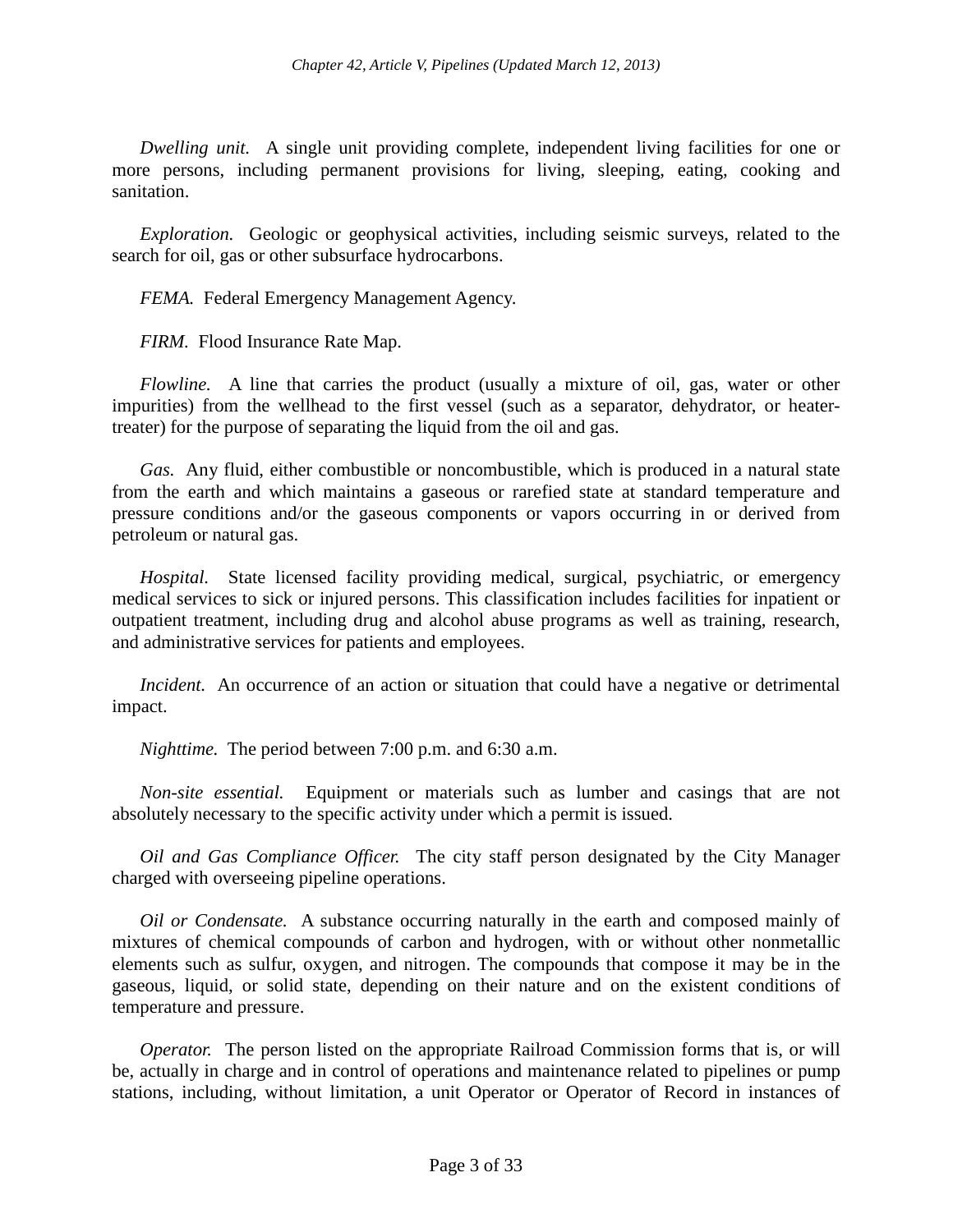multiple partners and general partnership. If the Operator, as herein defined, is not the lessee of any premises affected by the provisions of this Ordinance, then such lessee shall also be deemed to be an Operator. The lessees shall include all working interest owners.

*Operator agent.* The person designated by the Operator, who is a resident of the State of Texas, upon whom all orders and notices provided in this Ordinance may be served in person or by registered or certified mail.

*OSHA.* Occupational Safety and Health Administration.

*Parks, Private.* Tract of land utilized for playgrounds, recreational facilities, community centers, playing fields, courts, gymnasiums, swimming pools, and picnic facilities operated and maintained by a homeowners' association.

*Parks, Public.* Tract of land, excluding trails, for recreational use owned and operated by a public authority, such as the city or county, for the express use of the general public.

*Person.* An individual, firm, partnership, corporation, company, association, joint stock association, or body politic, and includes a trustee, receiver, assignee, administrator, executor, guardian, or other representative.

*Persons.* Every person, firm, co-partnership, association, partnership, corporation or society; and shall include both singular and plural and the masculine shall include the feminine gender.

*Pigging stations.* Facilities used for the launching or receiving of gauges and cleaning equipment into pipelines to perform operations and inspections.

*Pipeline.* Any intrastate pipeline or pipe of any size, denomination or characteristic, that is used to transport any and all materials of any and all descriptions and used for any and all purposes, including flowlines and intralease piping. This classification excludes pipelines for public utility operations.

*Pipeline, Gathering.* Any pipeline, or connected series of pipelines, that transports product after the initial sale. If the gathering pipeline is found in a Class 2, 3 or 4 location, as defined in 49CFR Part 192.5, it would be subject to state/federal pipeline safety regulation. The gathering of gas definition is based upon five criteria listed in Part 192.8, and in the American Petroleum Institute Recommended Practice 80 (API RP 80) under paragraph 2.2 "Definition of Onshore Gathering Line". An operator must use API RP 80 to determine if an onshore pipeline is an onshore gathering line.

*Pipeline, Modification.* The changing of any physical characteristic of a pipeline, including but not limited to repair, relocation, or accessory item installation.

*Pipeline, Transmission.* When not specified, includes both hazardous liquid and gas transmission pipelines. Transmission pipelines carry oil, petroleum products, natural gas, natural gas liquids, anhydrous ammonia and carbon dioxide from a producer to a distributor.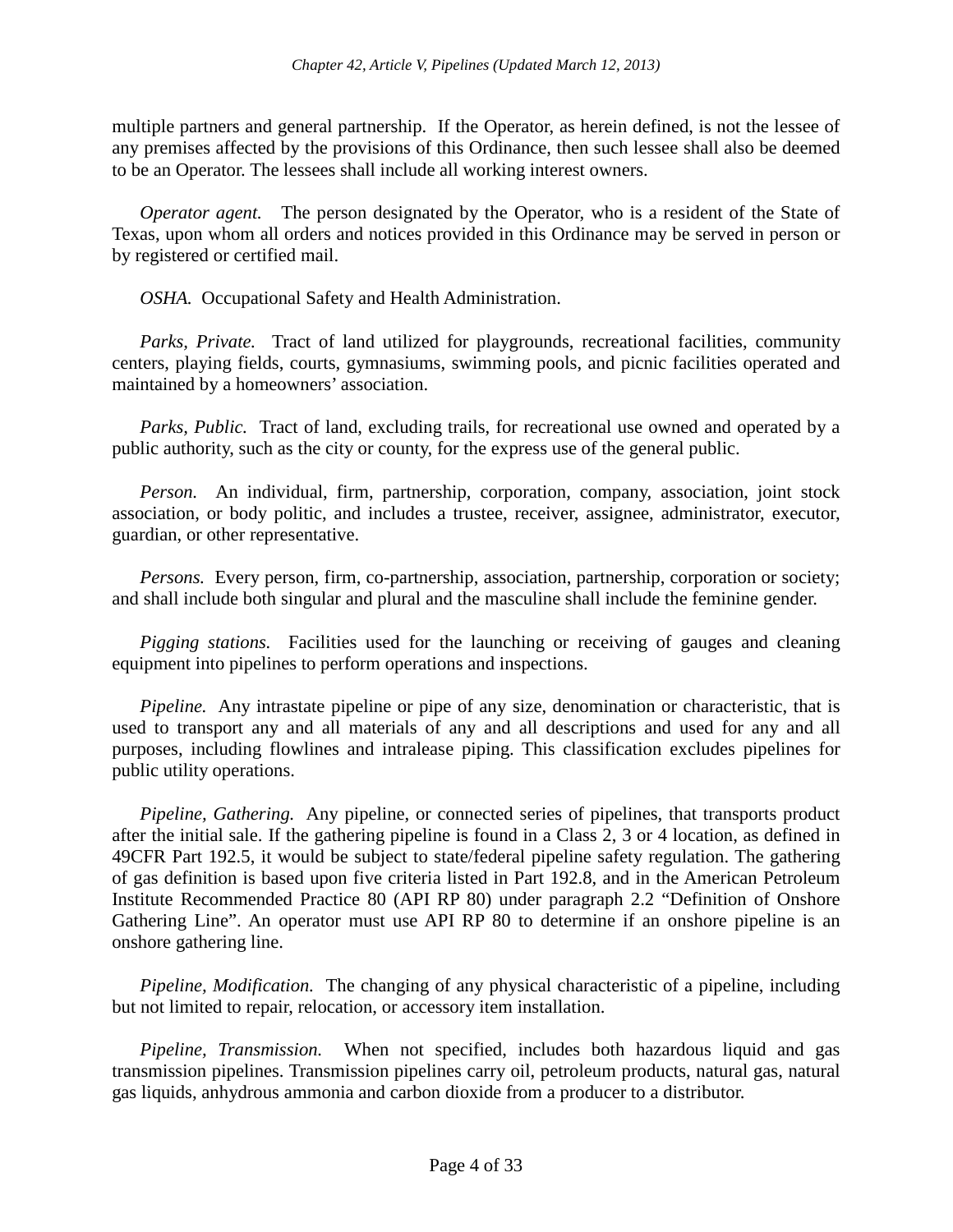*Piping.* A line that carries any liquid or gas to and between other equipment (such as a separator, dehydrator, and heater-treater).

*Protected Use.* A dwelling unit; religious assembly; hospital building; public or private school boundary; day care boundary; or public, private or Homeowners' Association park.

*Public or Private school.* Facilities for educational and/or classroom purposes operated by public or private educational institutions offering a general course of study at primary, middle, or high school levels, including study centers, child care and limited child care centers, vocational and trade programs that are incidental to the operation of such schools.

*Pump stations.* Facilities utilized for the treatment, regulation and extraction of materials conveyed through pipelines, including but not limited to compressor stations, inline booster stations, pigging stations, and valve stations.

*Railroad Commission.* The Railroad Commission of Texas or its successor(s).

*Religious assembly.* Facilities for religious worship and other religious ceremonies with incidental religious education, offices, social services, and community programs but not including private schools.

*Right-of-way.* Any area of land within the City that is acquired by, dedicated to, or claimed by the City in fee simple, by easement, by prescriptive right or other interest and that is expressly or impliedly accepted or used in fact or by operation of law as a public roadway, sidewalk, alley, utility, drainage, or public access easement or used for the provision of governmental services or functions. The term includes the area on, below, and above the surface of the public right-ofway. The term applies regardless of whether the public right-of-way is paved or unpaved.

*Salt water disposal well or injection well.* A well used for the purpose of injecting produced water back into the subsurface formation or strata.

*Seismic survey.* An exploration method in which low frequency sound waves are generated on the surface to find subsurface rock structures that may contain hydrocarbons. Interpretation of the survey record can reveal possible hydrocarbon-bearing formations.

*SEMS. Safety and Environmental Management System.*

*Street.* A strip of land, privately or publicly owned, which affords the principal means of access to abutting property.

*Technical advisor.* Such person(s) familiar with and educated in the oil and gas industry or the law as it relates to oil and gas matters who may be retained from time to time by the City.

*Valve stations.* Facilities used to regulate flow, temperature and pressure of various mediums being conveyed through pipelines.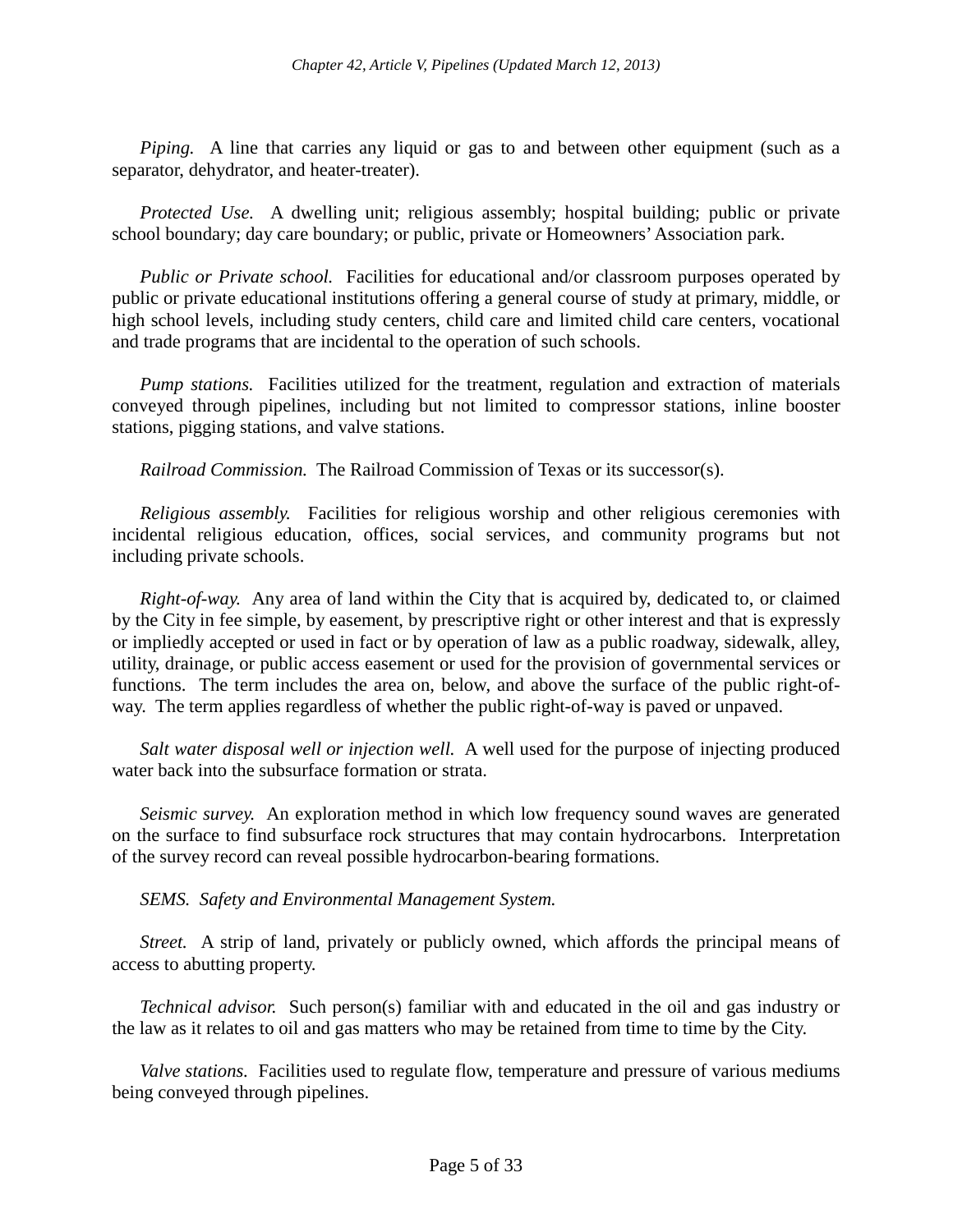**Sections 42-304– 42-310. Reserved.**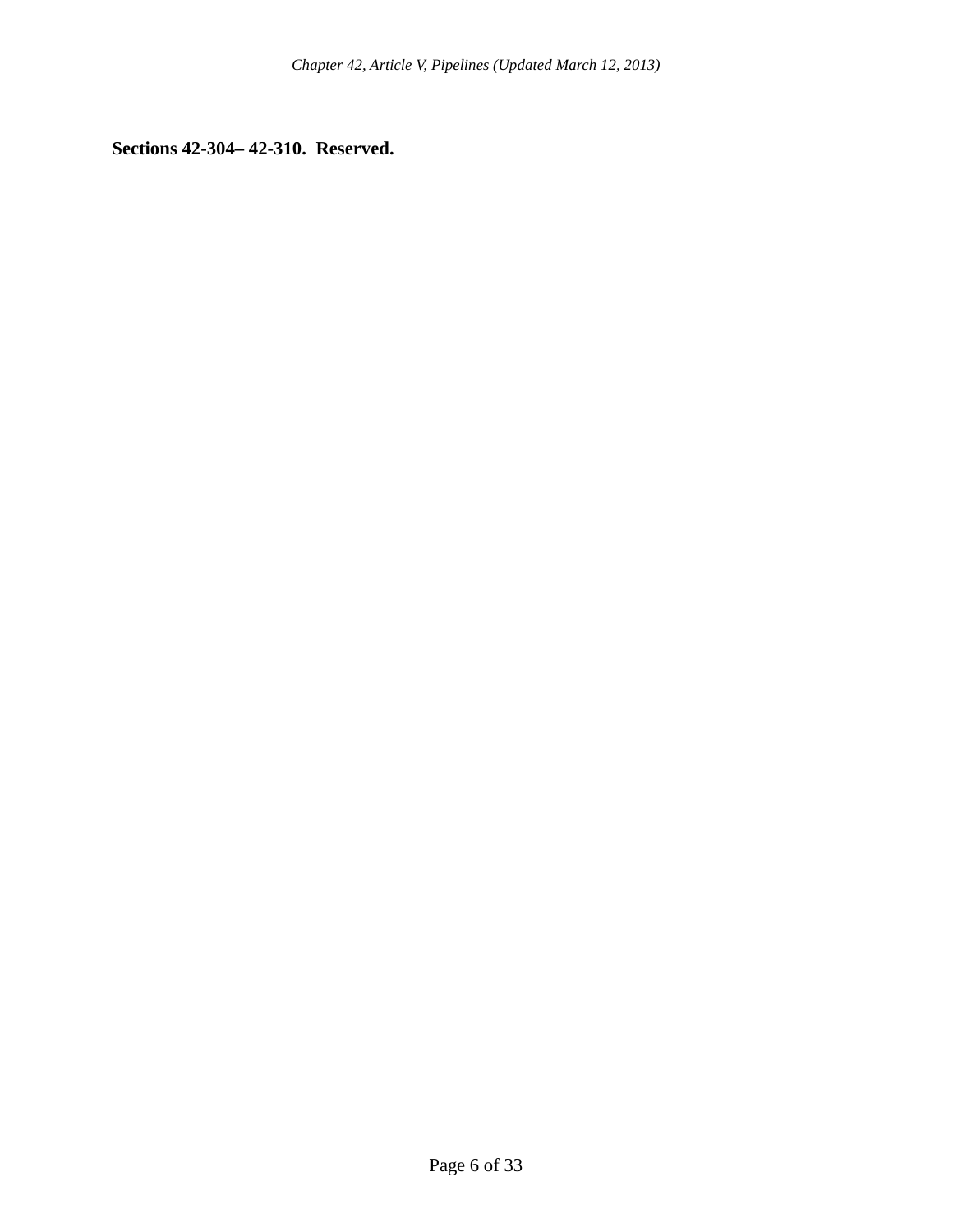# DIVISION 2. PERMITS

## **Section 42-311. Permits required.**

All person(s) desiring to conduct the associated operations shall make an application to the City's Development Review Committee for the following permits. These permits are in addition to and are not in lieu of any permit which may be required by any other provision of the Code of Ordinances or by any other governmental agency.

- (a) *Pipeline permit –* Any person(s) desiring to install or operate a pipeline.
- (b) *Pipeline abandonment permit* Any person(s) desiring to abandon a pipeline.
- (c) *Pipeline modification permit* Any person(s) desiring to modify a pipeline.
- (d) *Pump station permit* Any person(s) desiring to operate a pump station to facilitate the utilization of a pipeline.

# **Section 42-312. Review of permit applications.**

- (a) An approved Special Use Permit is required before a pipeline permit or pump station permit can be obtained from the City.
- (b) The permits required by this Ordinance are in addition to and are not in lieu of any permit which may be required by the Zoning Ordinance or any other provision of this Code or by any other governmental agency.
- (c) City staff shall review the application and may submit it to a Technical Advisor for review.
- (d) The applicant may appeal the denial of a permit based upon the procedures noted in this Article.

## **Section 42-313. Issuance of permits**.

The City Manager or his designee shall issue applicable pipeline permits, pipeline modification permits, pipeline abandonment permits and pump station permits upon compliance of all regulations applicable to the permit that is being sought.

## **Section 42-314. Amending permits.**

(a) An Operator shall submit an application to amend a permit for changes that are not materially different from the activities covered by the existing permit, and if the proposed activities are in conformance with the applicable Special Use Permit.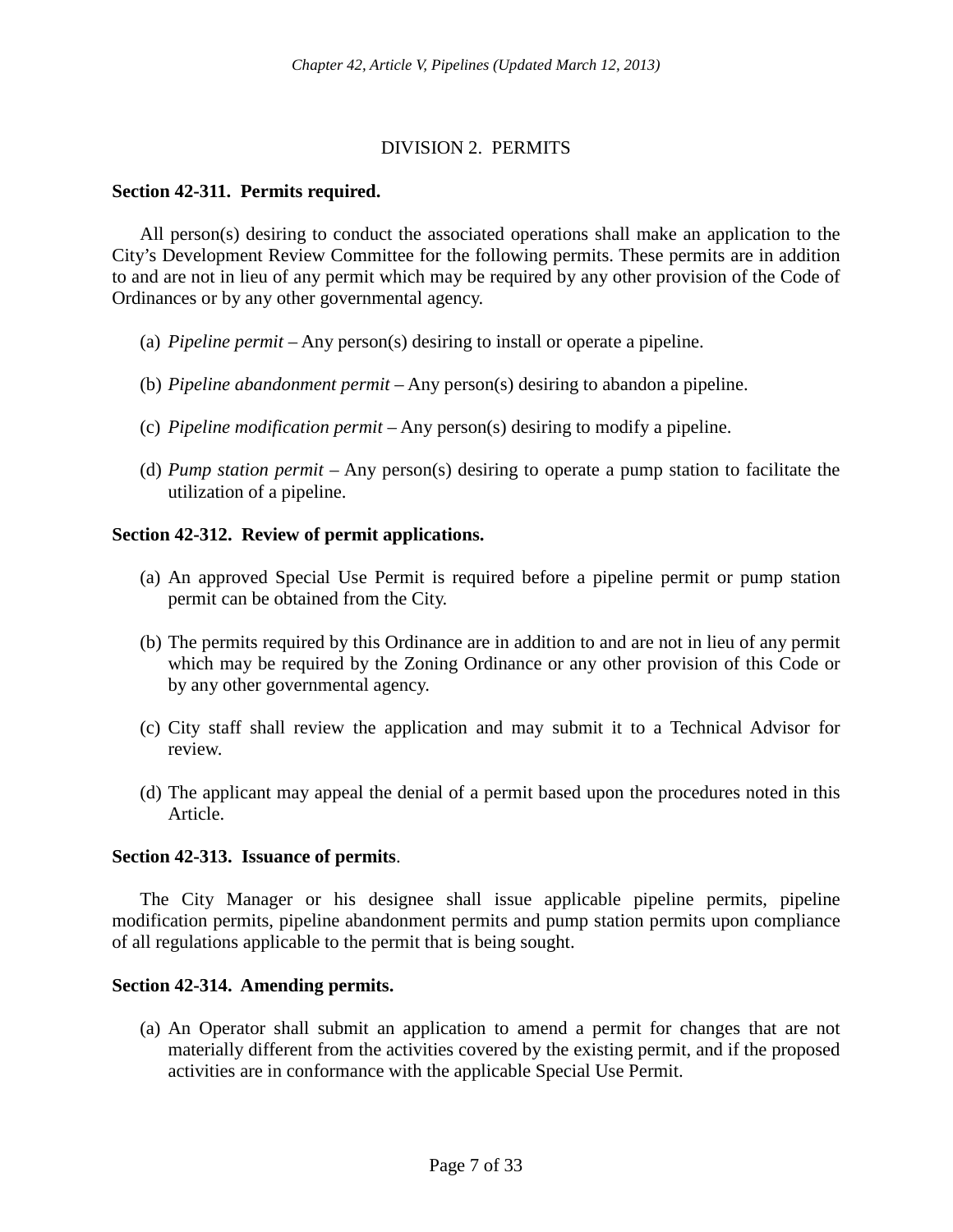(b) The decision to deny an amendment to a permit shall be provided to the Operator in writing with an explanation of the basis for the decision. The Operator may appeal based upon the procedures noted in this Article.

# **Sections 42-315. Expiration of permits.**

- (a) A permit shall automatically terminate, unless extended, if the operation or construction is not commenced within one hundred and eighty (180) days from the date of the issuance of the permit.
- (b) A permit shall automatically terminate, unless renewed, within one (1) year from the date of the issuance of the final approval to operate.

# **Sections 42-316. Extension and renewal of permits.**

- (a) If the operation or construction is not commenced within one hundred and eighty (180) days from the date of the issuance of the permit, the permit may be extended for an additional one hundred and eighty (180) days upon request by the Operator and proof that the classification of the requested permit for such location has not changed.
- (b) A permit may be renewed annually if the operations have been in compliance with all City ordinances and state and federal regulations.

## **Sections 42-317 – 42-320. Reserved.**

## DIVISION 3. APPLICATIONS

The following regulations apply to all person(s) making applications for pipeline, pipeline modification, pipeline abandonment and pump station permits unless a particular permit is denoted. The City may return any application as incomplete if there is a dispute pending before the Railroad Commission regarding the determination of the Operator.

## **Section 42-321. Application fee.**

Submit a non-refundable application fee as established by the City's fee resolution for the actual costs the City incurs for permit application processing and for the services of a technical expert to review the application, plans and documentation.

## **Section 42-322. Application form.**

Submit a completed application in accordance with the written instructions on the form provided by the City. Deficient applications will be returned to the applicant with a written explanation. Additionally, the City may return any application as deficient if there is a dispute pending before the Railroad Commission regarding the Operator.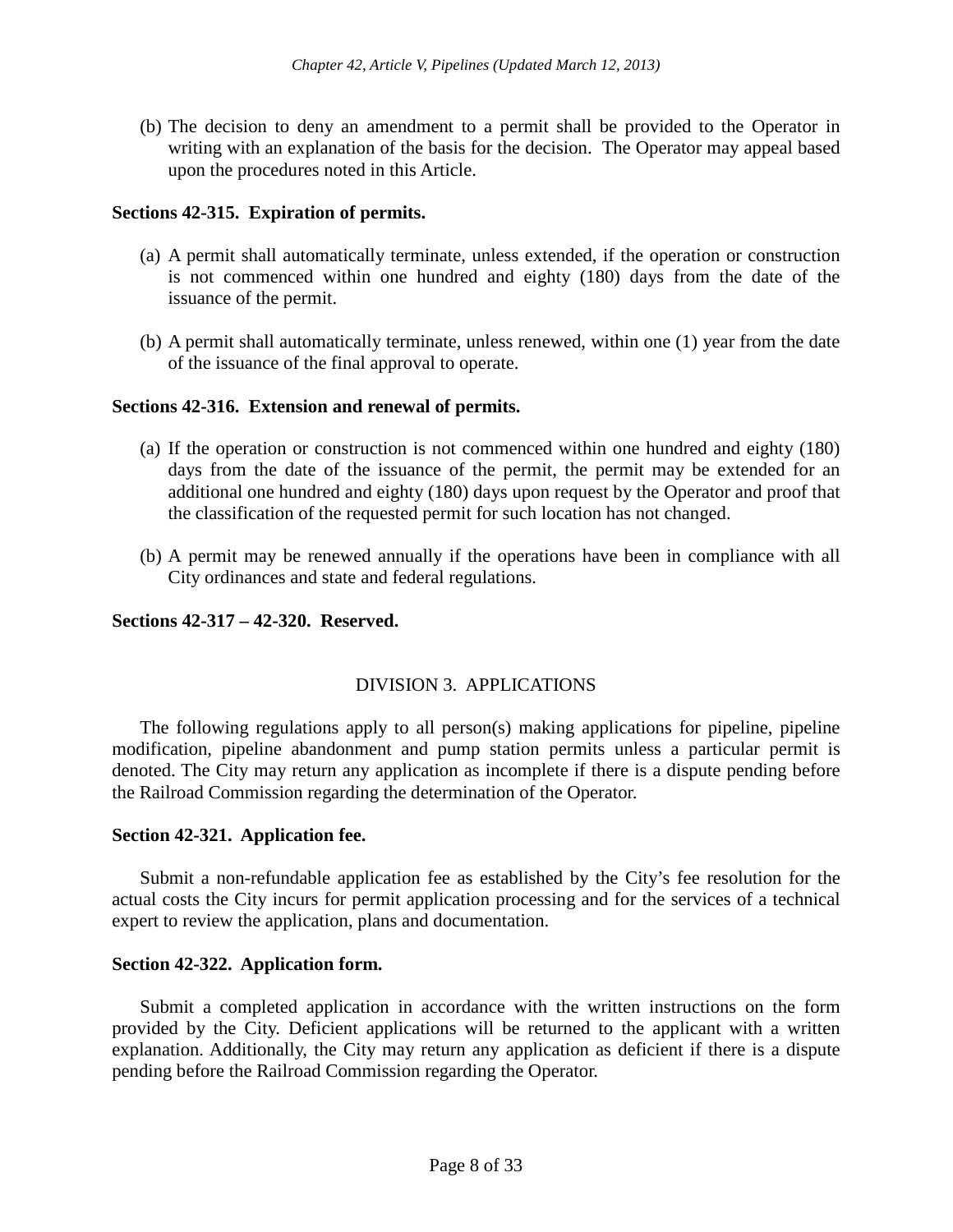#### **Section 42-323. Operator information.**

Provide name, address and contact information of the operator and any corporate officers, registered agents, general and limited partners, as well as, a copy of the Articles of Incorporation and any "Doing Business As" filings.

#### **Section 42-324. Contacts sheet.**

Submit a listing of project positions of authority with title, name, address, and contact information of, but not limited to, the operator, operator agent, site and representative(s) and their assignees if absent.

#### **Section 42-325. Aerial.**

Submit an aerial map photographed within one (1) year prior to application date delineating the subject property boundaries including the area within one thousand (1000) feet of the pump station and pipelines. Denote on the map any new structures that are existing at the time of application that are not seen in the aerial.

#### **Section 42-326. Legal description.**

- (a) *Pump station permits* Submit a property deed with an appraisal district map inclusive of the site and property within one thousand (1000) feet, inclusive of subdivision plat reference, block and lot number, if applicable.
- (b) *Pipeline, pipeline modification, and pipeline abandonment permits –* Submit property deed(s) with an appraisal district map inclusive of the site and property within one thousand (1000) feet of the pipeline centerline, inclusive of subdivision plat reference, block and lot number, if applicable.

#### **Section 42-327. Proof of property interests.**

Submit a listing of property interest owners with surface, mineral and/or lease interests by name with contact information and documentation of their respective interests.

#### **Section 42-328. Applicable state permits.**

Submit a copy of the application filed with the Railroad Commission along with the approved permit by the Commission for operations within the City, copies of the "Water Board" letter from the Texas Commission on Environmental Quality, and any casing exceptions applied for and/or granted.

#### **Section 42-329. Site plans and construction documents.**

(a) *Pump station permits –* Submit engineered construction drawings of the site showing, but not limited to, major components, improvements and equipment; compressors;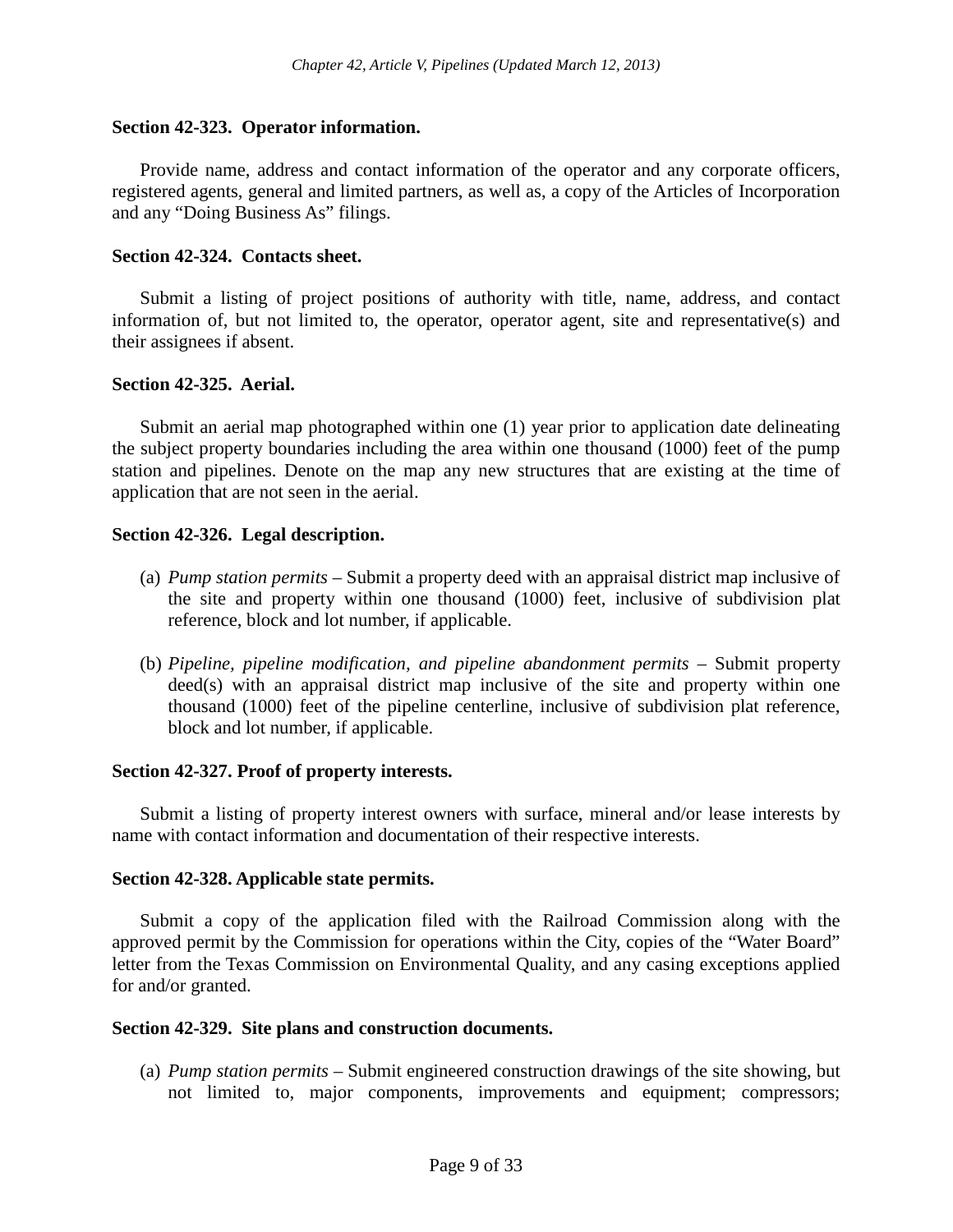separators; storage sheds; fire hydrants; water and power supply; impacted vegetation, creeks and other topographic features; easements; and adjoining roadways, property, parks, buildings, and structures.

- (b) Submit a hazardous materials inventory statement including MSDS sheets on all products being used and at which operation phases they are being utilized.
- (c) *Pipeline and pipeline modification permits*
	- (1) Submit scaled plan and profile drawings of the pipeline route through the City inclusive of, but not limited to, horizontal and vertical dimensional representation, nominal diameter of pipe and materials of construction.
	- (2) Submit documentation regarding the kind (such as saltwater disposal lines, flowlines, intralease piping, gathering, or transmission) and character of the pipeline including construction material, radiography requirements, cathodic protection, maximum pressure level, a list of the materials that will be transported through the pipeline, and where the materials will be transported.
	- (3) Submit documentation regarding the maximum allowable operating pressure along with the specified minimum yield strength (SMYS), its pressure class and design calculations in accordance with American Petroleum Institute standards.
	- (4) Submit engineered construction drawings for all pipelines. The drawings shall include the surveyed alignment for the pipelines and the limits of any easements. The drawings shall be sealed by a professional engineer licensed to practice in the State of Texas.

## **Section 42-330. Pipeline abandonment plan.**

*Pipeline abandonment permit –* Submit the following:

- (a) Approval to abandon the pipeline from the appropriate state and federal entities.
- (b) Details on how the pipeline will be removed and how the property will be graded, leveled and restored to the same surface condition, as nearly as practicable, as existed when operations for the pipeline were first commenced.

## **Section 42-331. Landscaping and screening plan.**

*Pump station permits –* Submit a landscaping and screening plan showing the plantings and screening that will be installed on the site in accordance with the Special Use Permit and the regulations of this article.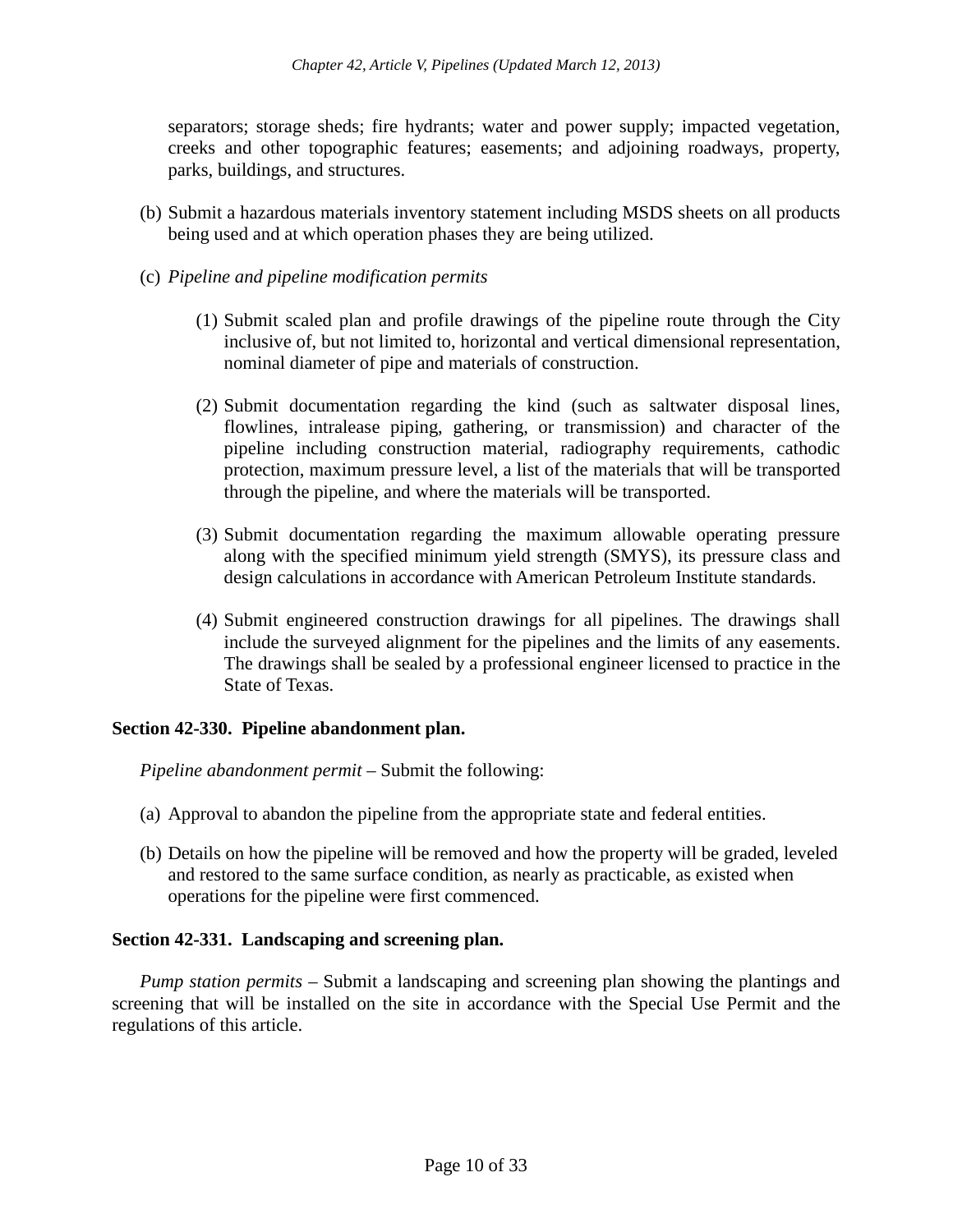#### **Section 42-332. Lighting plan.**

*Pump station permits* – Submit lighting plan demonstrating how lighting will be provided in conformance with the Special Use Permit and City ordinance. The plan shall reflect the lighting for the entire site, including the grounds, equipment and any apparatus or structure including the type of light to be used, location, height and degree of illumination up to 1,000 feet as demonstrated by a photometric study.

#### **Section 42-333. Environmental Assessment.**

Submit Phase I and Phase II Environmental Assessments in accordance with Texas Commission on Environmental Quality and Environmental Protection Agency standards.

#### **Section 42-334. Environmental management – noise.**

*Pump station permits –* To establish noise levels different than what is required by this Chapter, submit a pre-operation ambient noise level report with twenty-four (24) hour measurements in one (1) hour increments for seven (7) consecutive days in a week without a holiday. The plan shall document how mitigation measures will be utilized so that the noise level does not exceed permitted decibel levels in accordance with the Special Use Permit and the regulations of this article. The plan shall include details on how the equipment will be utilized in the completion and transportation, in order to meet the permitted noise levels. The plan shall take into consideration: the location, type, nature, and proximity of adjacent development; seasonal and prevailing weather patterns; vegetative cover on or adjacent to the site; and topography.

#### **Section 42-335. Environmental management – air emissions.**

- a) *Pump station permits*  Submit documentation demonstrating how the surrounding environment will be protected, monitored, and managed against adverse noxious odor impacts and emissions of regulated air pollutants per the Clean Air Act as administered by Texas Commission on Environmental Quality.
- b) *Pipeline and pipeline modification permits –* Submit documentation demonstrating how the surrounding environment will be protected, monitored, and managed against adverse noxious odor impacts and emissions of regulated air pollutants during the installation or operation process per the Clean Air Act as administered by Texas Commission on Environmental Quality.

# **Section 42-336. Environmental management – spill prevention, control and countermeasure plan.**

Submit a spill prevention, control and countermeasure plan utilizing requirements established by the Environmental Protection Agency, Texas Commission on Environmental Quality, Department of Transportation, and the Texas Railroad Commission (or their successor agencies).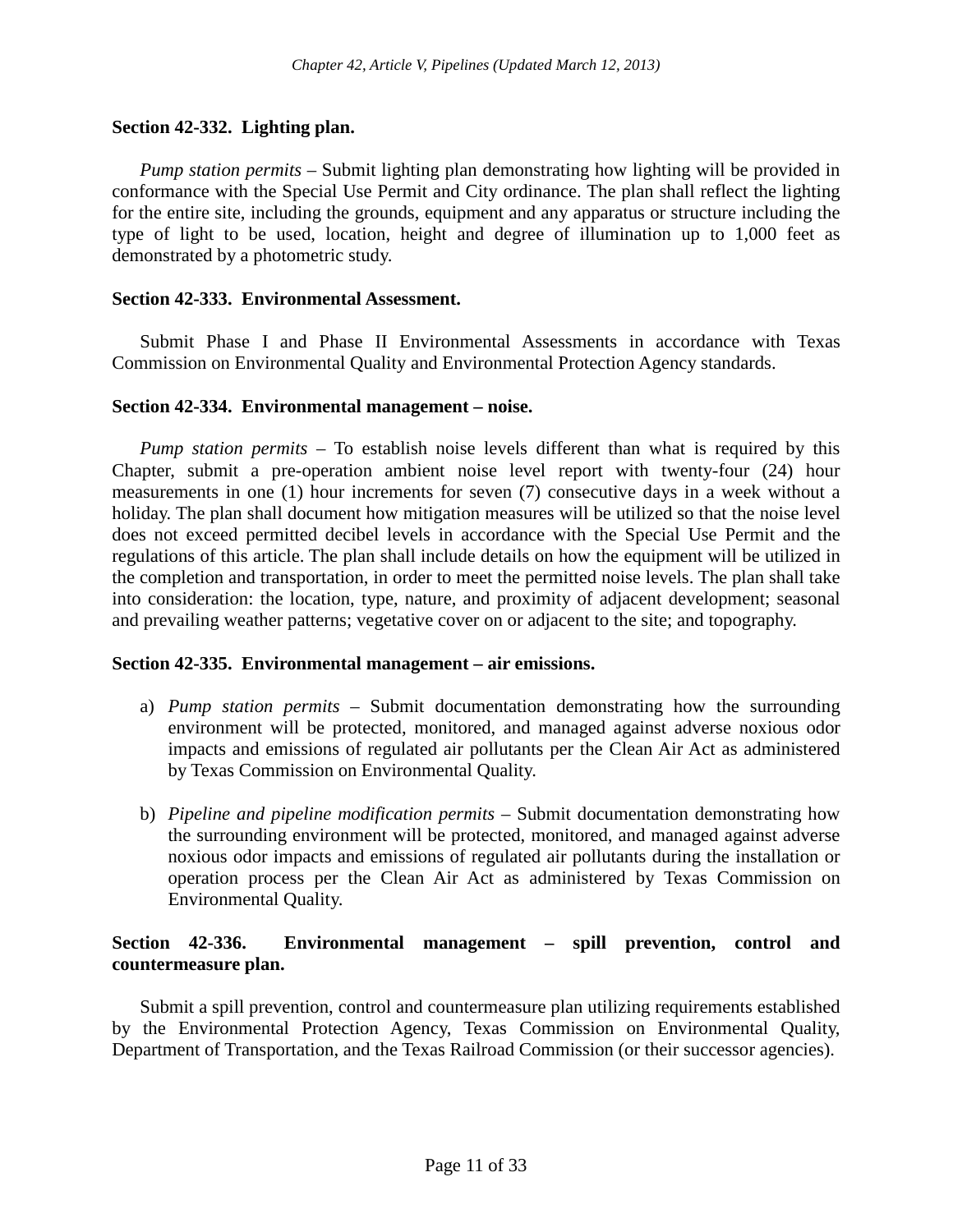## **Section 42-337. Environmental management – hazard mitigation plan.**

Submit hazard mitigation plan demonstrating:

- (a) *Illicit discharges –* How the surrounding environment will be protected, monitored, and managed against adverse impacts during an illicit discharge of oil, gas, or other hazardous substance used on site in accordance with Chapter 43 of the Code of Ordinances entitled "Clean Water".
- (b) *Inclement weather and civil emergencies –* How the surrounding environment will be protected, monitored, and managed against adverse impacts during civil emergencies such as a bad weather event in accordance with Chapter 34 of the Code of Ordinances entitled "Civil Emergencies".

#### **Section 42-338. Environmental management – risk management assessment.**

Submit a risk management assessment to identify, assess, and prioritize risks including coordination and economical application of resources to minimize, monitor, and control the probability and/or impact of unfortunate events.

#### **Section 42-339. Environmental management – storm water pollution prevention plan.**

Submit a storm water pollution prevention plan adhering to Environmental Protection Agency and Texas Commission on Environmental Quality standards for the testing of storm water samples and performing best management practices.

#### **Section 42-340. Emergency management – emergency action response plan.**

Submit an emergency action response plan in accordance with Chapter 46 of the Code of Ordinances entitled "Fire Protection" incorporating:

- (a) Written procedures to minimize any hazard resulting from operations utilizing standards established by the Railroad Commission, Texas Commission on Environmental Quality, Department of Transportation, and the Environmental Protection Agency.
- (b) Drive-to-maps from public rights-of-way to site.
- (c) Evacuation routes for surrounding area that utilize the same roadways.

#### **Section 42-341. Safety management.**

*Pipeline, pipeline modification, and pump station permits –* Submit a Process Safety Management plan that is in conformance with Section 29 CFR 1910.110 of OSHA standards.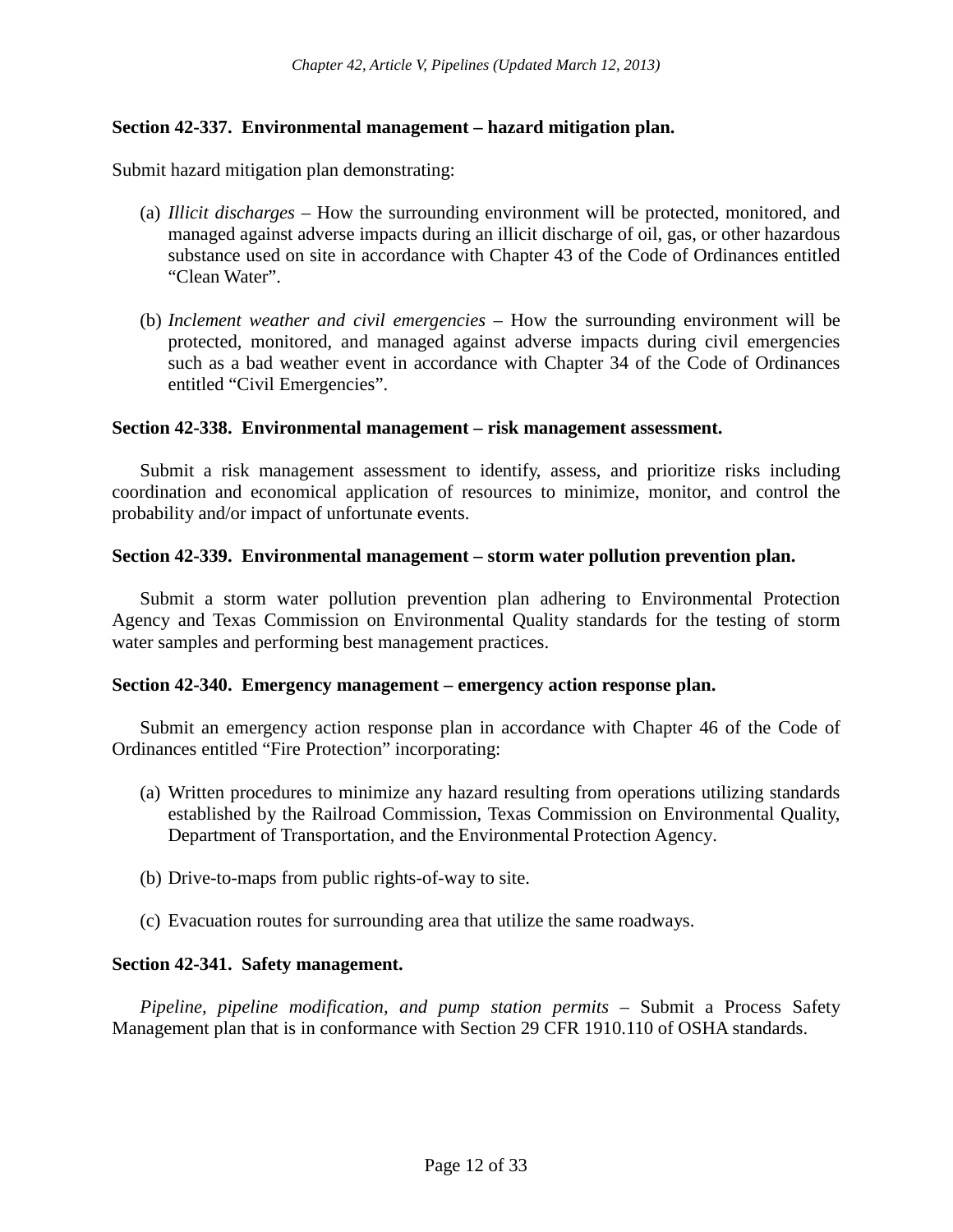## **Section 42-342. Access management plan.**

Provide access management plan incorporating:

- (a) Delineation of the access route from the city limits to the pump station and all above ground equipment associated with pipelines.
- (b) A table indicating roadway name, trail, sidewalk, length, and construction type.
- (c) Documentation as to how the roadways, trails and sidewalks will be protected, monitored, and managed against adverse impacts during access in accordance with Chapter 98 of the Code of Ordinances entitled "Streets, Sidewalks and Other Public Places".

# **Section 42-343. Surety.**

Submit documentation in accordance with the regulations in this article.

## **Section 42-344. Amended permit applications.**

Submit the following items for amended permit applications:

- (a) Application form completed in accordance with the written instructions provided by the City.
- (b) A non-refundable application fee to the City for the actual costs it incurs for the services of a technical expert to review the proposed amendment.
- (c) A description of the proposed amendments including any changes to the existing permit.
- (d) Such additional information as is reasonably required by the City to demonstrate compliance with the applicable permit and to prevent imminent destruction of property or injury to persons.
- (e) A non-refundable fee to the City for the actual cost it incurs for the services to implement the proposed amendment.

## **Section 42-345. Expiration of application.**

Application shall expire forty-five (45) days from submittal to the City if the operator or applicant does not show progress towards meeting any required regulations in order to obtain the permit.

## **Sections 42-346 – 42-350. Reserved.**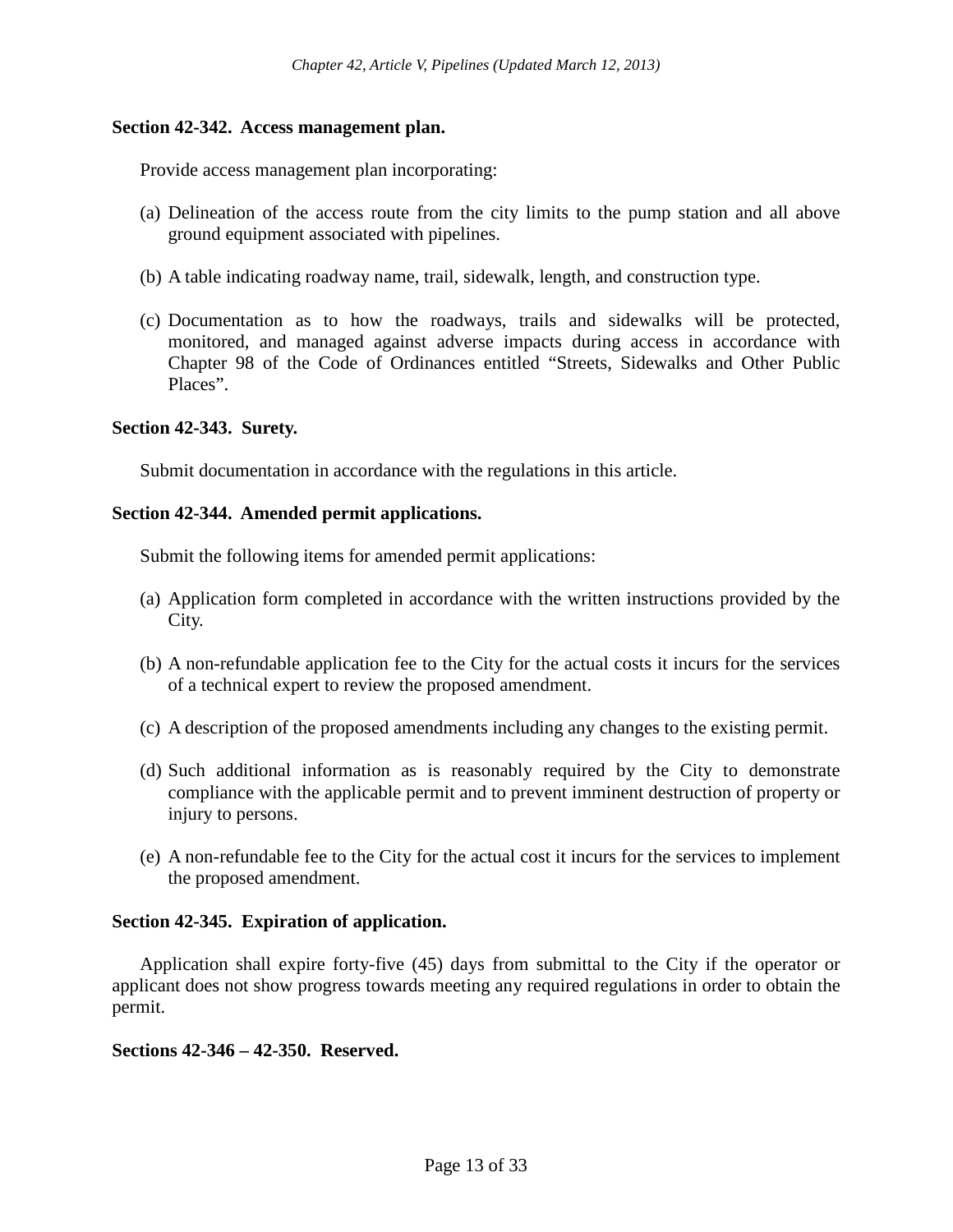# DIVISION 4. FEES

The following regulations apply to all pipeline, pipeline modification, pipeline abandonment and pump station permits unless a particular permit is denoted. The fees shall be set by resolution of the City Council and amended from time to time.

## **Section 42.351. Permit fee.**

A permit fee as established by the City's fee resolution shall be rendered prior to issuance and each renewal of the permit. The permit fee shall be for the enforcement, monitoring and inspections associated with the operations described in this article to ensure compliance. The amount shall be calculated by applying a daily cost for service times the estimated time to complete; and, if the time of completion exceeds the initial estimated duration, additional amounts will be billed monthly.

#### **Section 42.352. Access maintenance and road damage fees.**

- (a) *Access maintenance –* An access maintenance fee as determined by the Director of Public Works to cover the anticipated annual costs for access maintenance and cleaning of city rights-of-way. The access maintenance fee shall be rendered prior to the commencement of any site activity under the Permit. The fee shall be paid on or before the issuance and renewal of the permit.
- (b) *Road damage –* A road damage fee as determined by the Director of Public Works for city rights-of-way shall be calculated based on the access lane miles for the appropriate road type, the assessment per lane mile, and the number of lane miles included in each permit. Replacement costs for asphalt and/or concrete road segments shall be determined from current cost per square yard of road surface material, including installation and labor.

## **Section 42.353 – 42.360 Reserved.**

## DIVISION 5: SPECIAL PROVISIONS

The following regulations apply to all pipeline, pipeline modification, pipeline abandonment and pump station permits unless a particular permit is denoted.

#### **Section 42-361. Final inspections.**

(a) Any operations associated with pipelines and pump stations shall not commence until the City has performed the appropriate inspections and issued final approval for operations. Any significant nonconformance shall be addressed and re-inspected before operations may commence.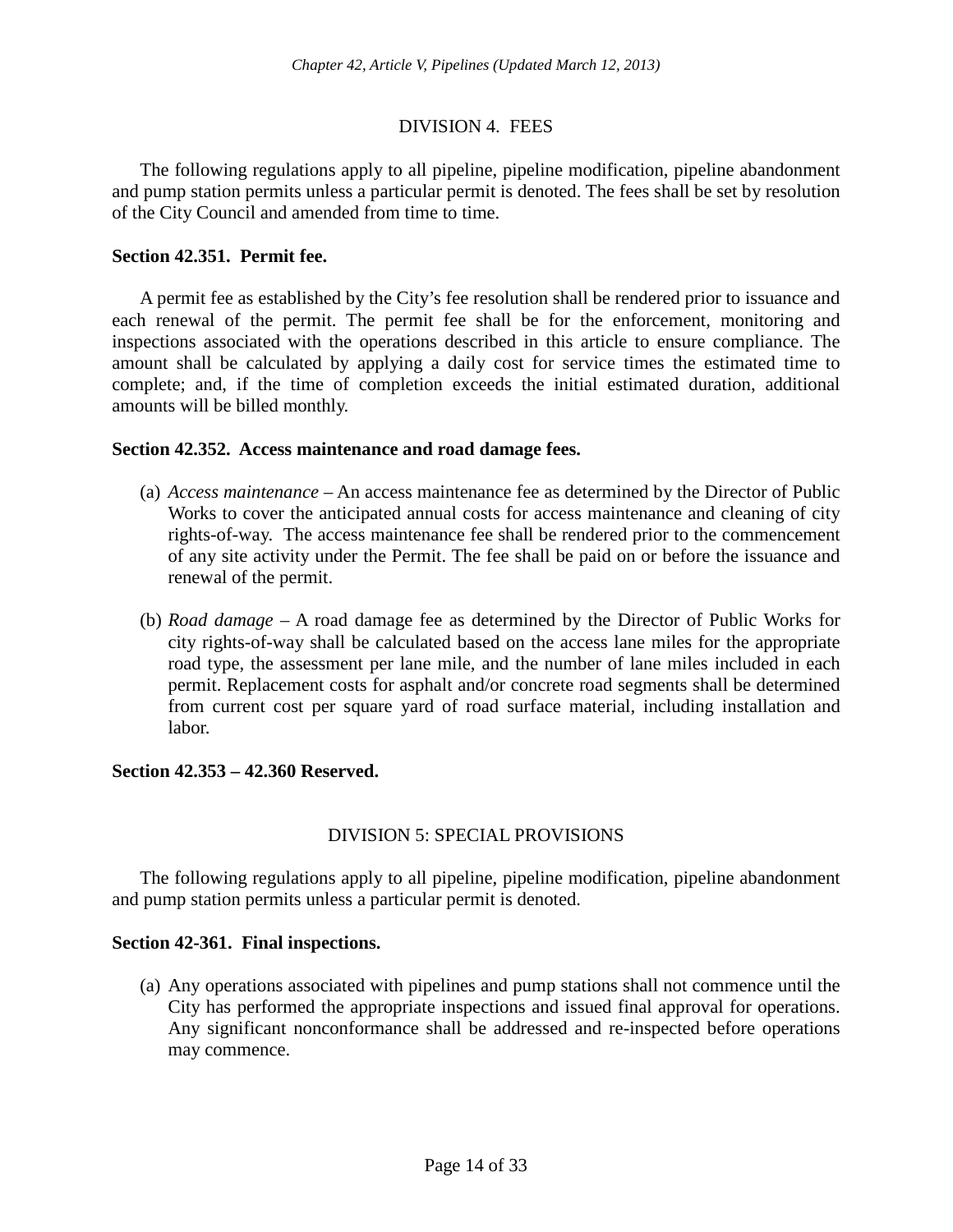- (b) The Operator shall notify the Oil and Gas Compliance Officer of all inspection requests in accordance with established policy.
- (c) *Pipeline abandonment permits* After the pipeline has been abandoned, the equipment has been removed and the site fully restored, then the Operator shall notify the Oil and Gas Compliance Officer for final inspection.

## **Section 42-362. Required compliance inspections.**

*Routine compliance inspections for pipeline and pump station operations –* The City shall at minimum perform quarterly inspections of any operations associated with pipelines and pump stations to ensure compliance with all permits and City ordinances. Copies of all approved environmental management plans shall be kept on-site and ready for inspection.

## **Section 42-363. Periodic reports.**

- (a) The Operator Representative shall immediately notify the Oil and Gas Compliance Officer of any changes to the conditions upon which the permit was issued including, but not limited to, contact information, site layout, spill prevention, control and countermeasure plans, safety management plans and environment management plans within one business day.
- (b) *Pump station permits –* Beginning on the first anniversary date of the permit, the Operator Representative shall submit an annual operational status report addressing periodic noise level monitoring, air quality, water samplings, the status of the operations, and current certifications for all pressure control and hoisting equipment. The report shall include the Pump Station Name, API Number, Lease Name, City Case Number, Commission Permit Number, Commission Lease and ID Number.
- (c) *Pipeline and pipeline modification permits –* Beginning on the first anniversary date of each pipeline after it is permitted by the City, the Operator shall submit an annual operational status report for every pipeline permitted to the Operator within the City. The report shall include the Pipeline Name, API Number, Lease Name, City Case Number, Commission Permit Number, Commission Lease ID Number and Current Status whether active or abandoned.

## **Section 42-346. Incident reports.**

- (a) The Operator shall provide the Oil and Gas Compliance Officer a copy of any incident reports or written complaints received from and operator's response submitted to the Railroad Commission, Texas Commission on Environmental Quality, Texas General Land Office, Environmental Protection Agency, Occupational Safety and Health Administration, or other applicable governmental agency within 30 days after the Operator has notice of the existence of such reports or complaints.
- (b) The Operator shall immediately report the following incidents to the Oil and Gas Compliance Officer as required by Chapter 43 of the Code of Ordinances, the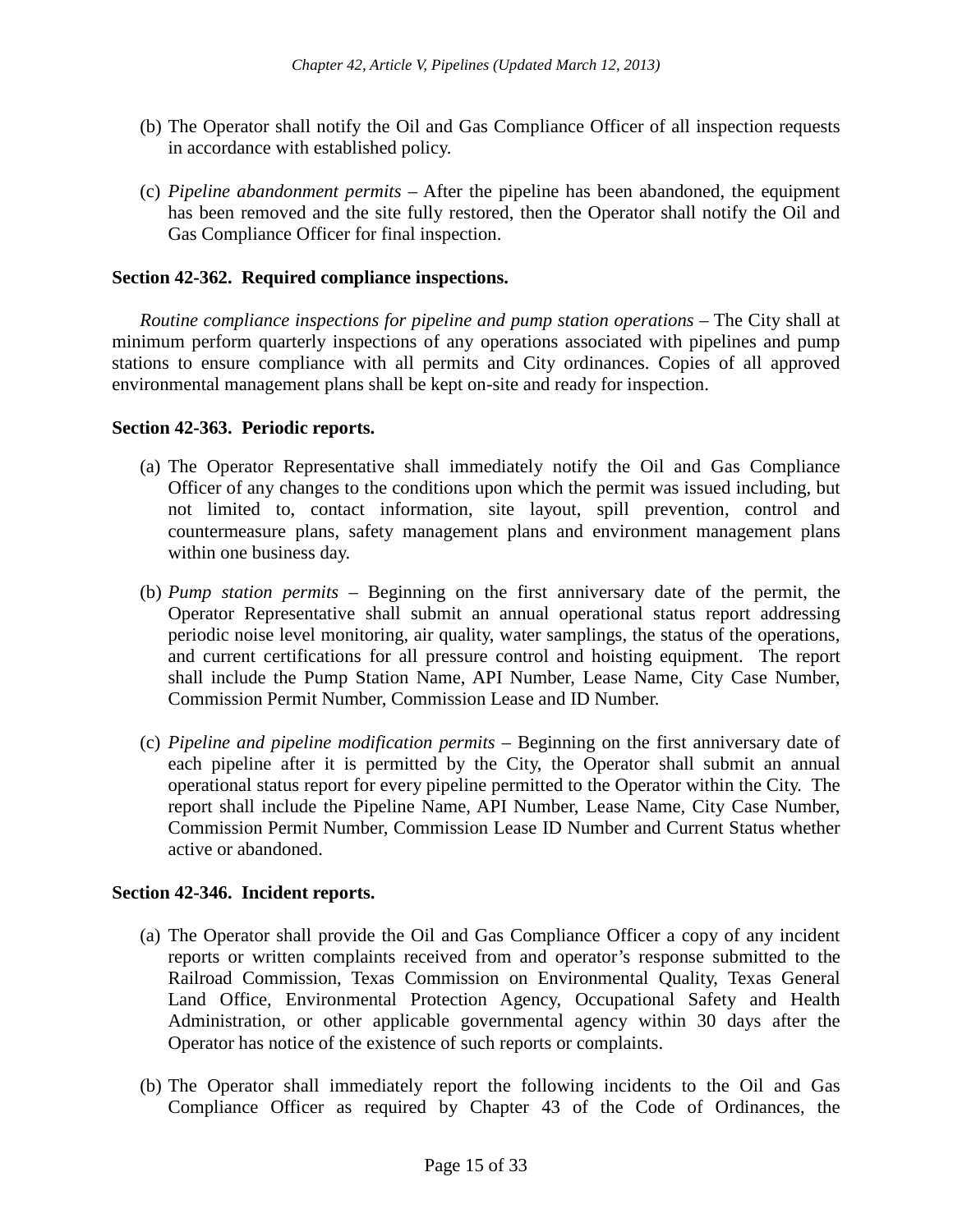Environmental Protection Agency, the Texas Commission on Environmental Quality and the Texas General Land Office:

- (1) Any incident resulting in product loss for a hydrocarbon storage facility or pipeline, fire, explosion;
- (2) Any incident resulting in an injury recordable by the Occupational Safety and Health Administration, death or property damage;
- (3) The release of oil, naphtha, petroleum, asphalt, tar, hydrocarbon substances, any refuse including wastewater or brine from any oil or gas operation, unauthorized gases or the contents of any container used in connection with any oil or gas operation; or
- (4) Any other significant incidents as defined by the Railroad Commission, Environmental Protection Agency and the Texas Commission on Environmental Quality.
- (c) A preliminary written report with a summary of the incident shall also be submitted to the City staff person noted in the Spill Prevention, Control and Countermeasure Plan by the close of the first business day of the City following the incident.
- (d) A signed final report shall be submitted to the City staff person noted in the Spill Prevention, Control and Countermeasure Plan within thirty (30) days following the incident containing:
	- (1) Description of the incident, including the date, time, location and cause.
	- (2) Duration of the incident, including when it began, when it terminated to the degree that it no longer constituted a hazard to the health, safety, and well being of persons or property, regardless of the distance or separation of the place of the incident.
	- (3) Description of how the incident was brought under control or remedied.
	- (4) Description of the type of investigation or inquiry that was made concerning the incident, the findings thereof, and the action taken as a result of the findings to prevent a recurrence of the incident.

## **Section 42-365. Relocation of pipelines.**

(a) Any person who shall receive a permit under this division shall, as a condition of such permit, be required to relocate any pipeline installed under such permit at his sole expense, in the event such relocation is made necessary by the construction, reconstruction or repair of any public street, water or sewer line, drainage ditch or structure or any other public improvement that might cross such pipeline.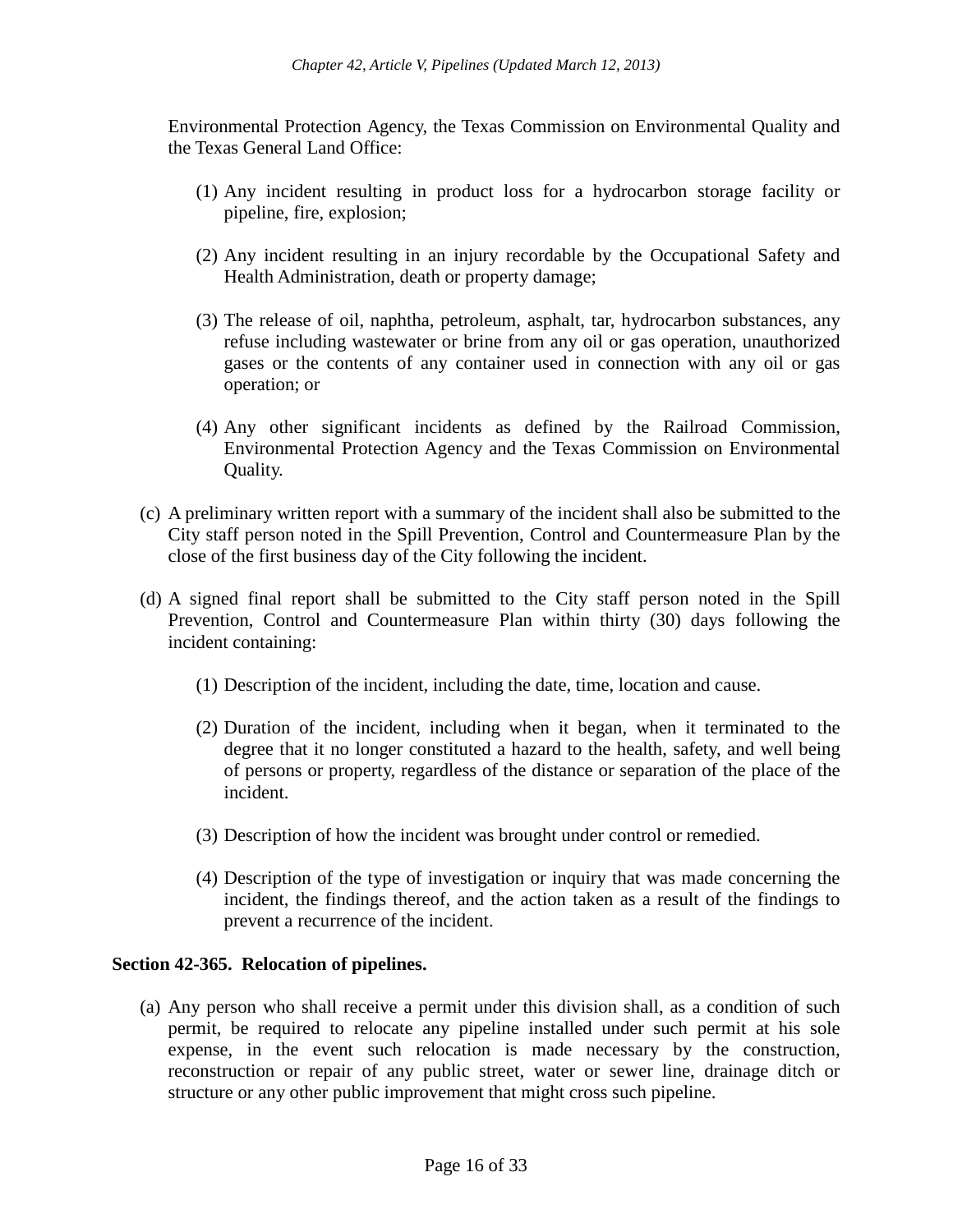(b) The Company shall protect, support, disconnect, alter or remove any portion of its pipeline from rights-of-way due to: street or other public excavation, construction, repair or grading; the installation of sewers, drains, water pipes or municipal facilities of any kind; the vacation, construction or relocation of streets or any type of structure or improvement; any public work; or any other type of improvement necessary in the City's sole discretion for the public health, safety or welfare. The Company shall have forty-five (45) days to comply with the City's request upon receipt of written notice. If the Company reasonably requires more than forty-five (45) days to comply with the City's request, then it shall notify the City in writing with ten (10) days of receiving the notice and the City will work in good faith with the Company to negotiate a reasonable time frame.

# **Section 42-366. Revocation or suspension of permit.**

- (a) If at any time any applicable permit issued by a state and federal entity expires or is revoked, then the permit issued by the City shall be suspended until the state or federally issued permit is reinstated.
- (b) Operators shall comply at all times with all applicable federal, state and City laws, regulations and rules. If an Operator (or its officers, employees, agents, contractors, or representatives) fails to comply with any requirement of a permit, the Operator is subject to immediate citation, injunction, abatement or any other remedy permitted by law and this article. When possible under the circumstance, the City shall give written notice to the Operator specifying the nature of the failure and giving the Operator a reasonable time to cure, taking into consideration the nature and extent of the failure, the extent of the efforts required to cure, and the potential impact on the health, safety, and welfare of the community.
- (c) If the Operator fails to comply within ten (10) days after notice, or fails to comply immediately if there is an imminent health and safety issue, the City may suspend the permit and pursue revocation of the permit by the Zoning Board of Adjustments.
- (d) The Operator may file an appeal in writing directed to the Zoning Board of Adjustments within thirty (30) days of the date of the decision of the City in writing to suspend the permit.
- (e) No person shall carry on any operations performed under the terms of any permit issued under this Article during any period of suspension or revocation or pending a review of the decision or order of the City. Nothing contained herein shall be construed to prevent the necessary, diligent and bona fide efforts to cure and remedy the default or violation for which the suspension or revocation of the permit was ordered for the safety of persons or as required by the Railroad Commission.

**Sections 42-367. – 42-370. Reserved.**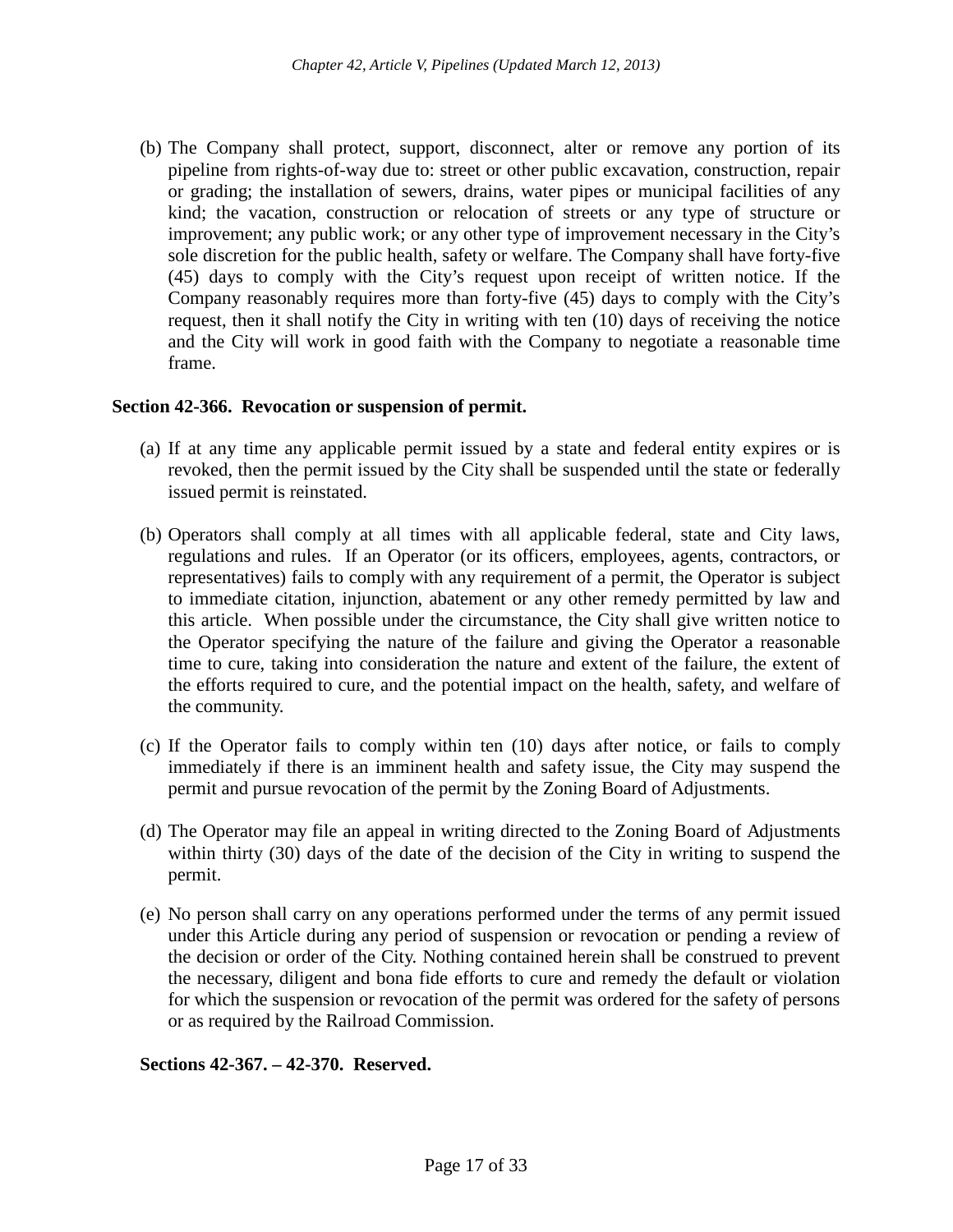# DIVISION 6. REGULATIONS

The following regulations apply to all pipeline, pipeline modification and pump station permits unless a particular permit is denoted.

## **Section 42-371. Compliance with applicable regulations.**

All operations related to pipeline, pipeline modification and pump station permits within the city shall comply with all applicable provisions of the regulations in this article, the American Petroleum Institute, the Occupational Safety and Health Administration, and federal and state codes.

The Oil and Gas Compliance Officer or designee, upon the complaint of any person, to enforce any provision of this Chapter or valid permit, or whenever there is cause to believe there has been a violation shall for the purposes of examination, inspection or performance of any duty imposed by this Chapter:

- (a) Enter all facilities or premises related to oil and gas extraction and/or transport within the city, and;
- (b) Order violations to be remedied or removed in accordance with Sections 42-245.

# **Section 42-372. Water supply source.**

The source of water supply for all pump station operations shall be through the municipal water system. The connection size shall be based upon the availability of the water supply. The alternative water supply as approved with the permit shall be utilized in the following conditions:

- (a) Water demand for the city is 90 percent of the available contracted surface water sources per day for a seven-day average; or
- (b) City wells are producing at 40 percent of their capacity to augment an inadequate supply of contracted surface water over a seven-day average.

## **Section 42-373. Location of electric lines.**

All electric lines to site development and/or facilities shall be located in a manner compatible to those already installed in the surrounding area or subdivision. Power lines shall be placed underground.

## **Section 42-374. Distancing and setbacks.**

The distancing and setback requirements noted in this subsection shall apply to all new permits for pipelines, pipeline modification and pump stations, and shall be consistent with the approved Special Use Permit. These requirements shall not apply to any renewal permits for existing operations that have state and federal permits in good standing.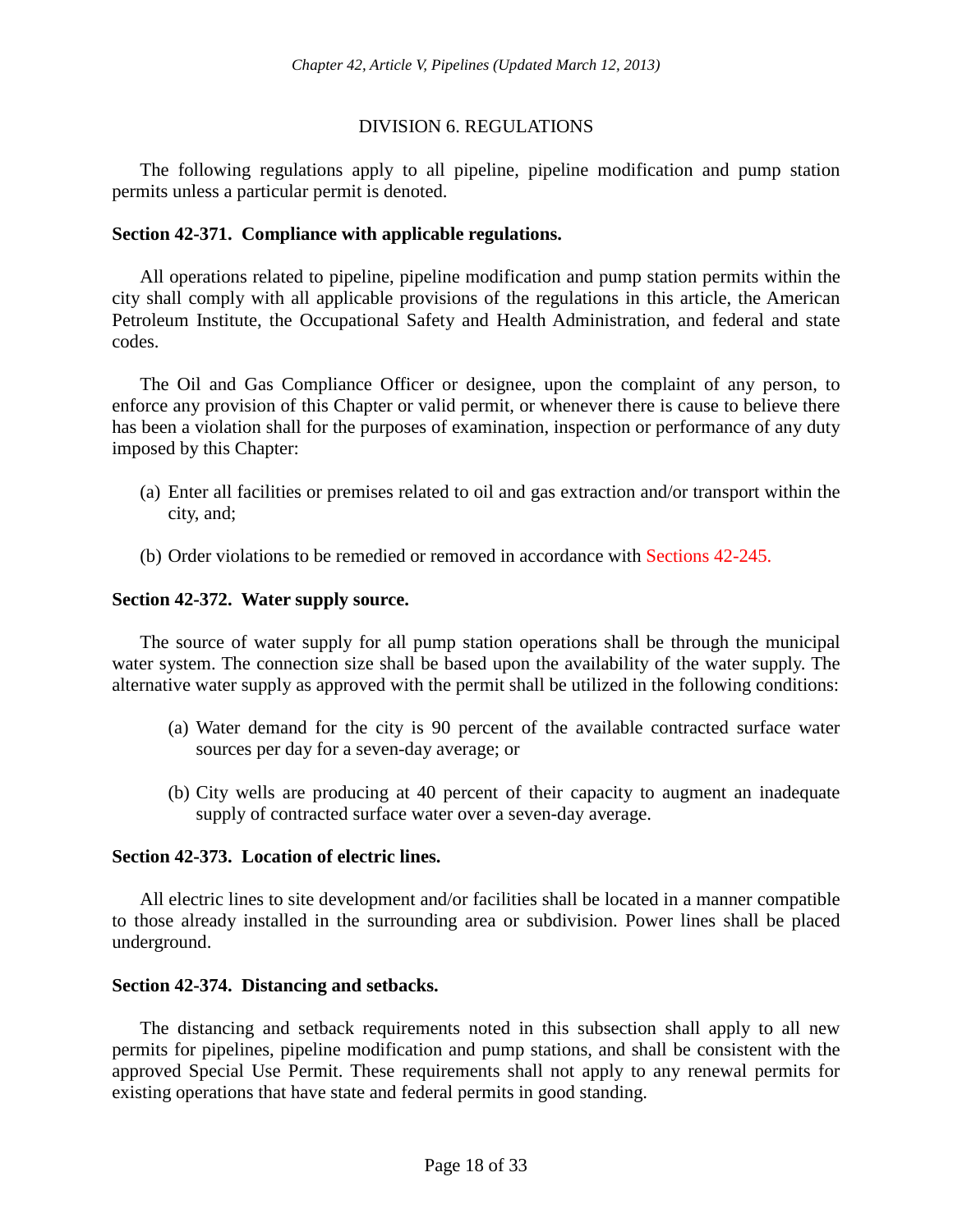- (a) The proposed pump station shall not be within fifty (50) feet of any alley, street, road, highway, right-of-way or future right-of-way as shown on the Thoroughfare Plan of the City or equivalent thereof. (The Department of Public Works may permit temporary access in with consideration of the nature of the request and the number of hours and/or days that any street or alley may be blocked, encumbered or closed.)
- (b) The proposed pump station shall not be within six hundred (600) feet to any fresh water well. The measurement shall be in a direct line from the pump station to the fresh water well bore. The setback may be reduced to no less than two hundred (200) feet from the fresh water well if all surface property owners within a radius of two hundred (200) to six hundred (600) feet from the fresh water well signed a notarized affidavit consenting to the encroachment when the Special Use Permit was granted. The reduction of the distance requirement for fresh water wells is subject to the regulations of the Texas Commission on Environmental Quality, Railroad Commission and any other state or federal requirements.
- (c) The proposed pump station shall not be within six hundred (600) feet of any off-site building or structure for which a building permit was issued on or before the date the Special Use Permit Application was accepted by the City. The measurement shall be in a direct line from the closest well bore to the nearest portion of the building or structure. The setback may be reduced from the building or structure if all current surface property owners within the affected radius signed a notarized affidavit consenting to the encroachment when the Special Use Permit was granted. The reduction of the distance requirement is subject to the regulations of the Railroad Commission and any other state or federal requirements.
- (d) The proposed pump station site shall not be within six hundred (600) feet of a public or private park or within six hundred (600) feet of a dwelling unit, religious assembly building, hospital building, public or private school boundary, or day care boundary for which a building permit was issued on or before the date the Special Use Permit application was accepted by the City. The distance shall be calculated from the proposed pump station site, in a straight line, without regard to intervening structures or objects, to the primary structure of the protected use or boundaries of a park, school or day care, whichever is applicable. The Planning and Zoning Commission may recommend and the City Council may approve a reduction in the setback distanceif the applicant demonstrates that the reduction is necessary because of the type of pump station and its operations. If a reduction is approved, then additional requirements may be imposed for nuisance and aesthetic control.

# **Section 42-375. Landscaping.**

*Pump station permits* – Landscaping and buffer yards shall be installed in accordance with City ordinance, the approved landscape plan and Special Use Permit prior to issuance of the permit. At minimum, a 50-foot buffer yard around the perimeter of the operation site containing the following plantings or an alternative approved by the City Arborist that provides equivalent screening and aesthetic quality shall be required:

(a) Southern Wax Myrtle Shrub in minimum 5-gallon containers spaced 30 inches apart.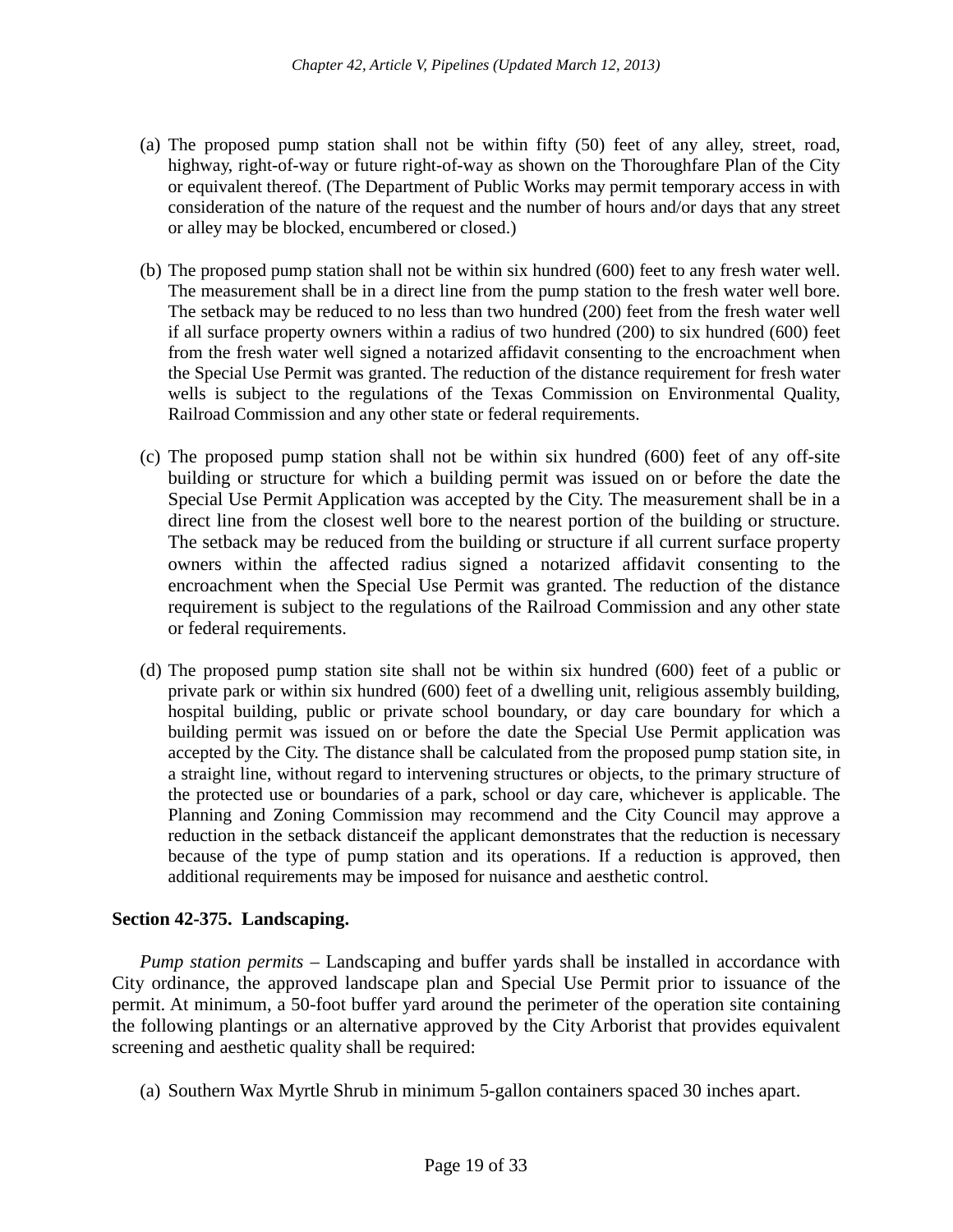- (b) Chinese Elm trees with a minimum 3-inch caliper diameter and a minimum height of 12 feet, spaced 20 feet apart.
- (c) Little Gem Magnolia trees with a minimum 3-inch caliper diameter and a minimum height of 12 feet, spaced 15 feet apart.

## **Section 42-376. Screening and fences**

Screening and fences shall be installed on the site in accordance with approved plans and the Special Use Permit prior to issuance of the permit.

- (a) The perimeter of the location shall be secured with a commercial quality fence with a minimum height of six (6) feet, regardless of on-site supervision.
- (b) Any secured entrance gate shall contain a Knox-Box keybox or pad lock or equivalent.
- (c) *Pump station permits –* At minimum, the site shall be enclosed by an eight (8) foot tall, opaque fence, unless otherwise restricted by Homeland Security.
- (d) All fences shall be equipped with at least one (1) gate. The gate shall meet the following specifications:
	- (1) All gates shall be equipped with a 911 override control switch. Gate specifications must be submitted to the Fire Marshal's Office and approved prior to installation.
	- (2) Each gate shall be not less than twelve (12) feet wide and be composed of two (2) gates, each of which is not less than six (6) feet wide, or one (1) sliding gate not less than twelve (12) feet wide. If two (2) gates are used, gates shall latch and lock in the center of the span.
	- (3) The gates shall be provided with a combination catch and locking attachment device for a padlock, and shall be kept locked except when being used for access to the site.
	- (4) Operator must provide the Fire Department with a Knox Padlock or Knox Box entry system or equivalent on the gate to access the site in case of an emergency.

## **Section 42-377. Lighting.**

Lighting shall be provided on the site in accordance with the Special Use Permit and City ordinance.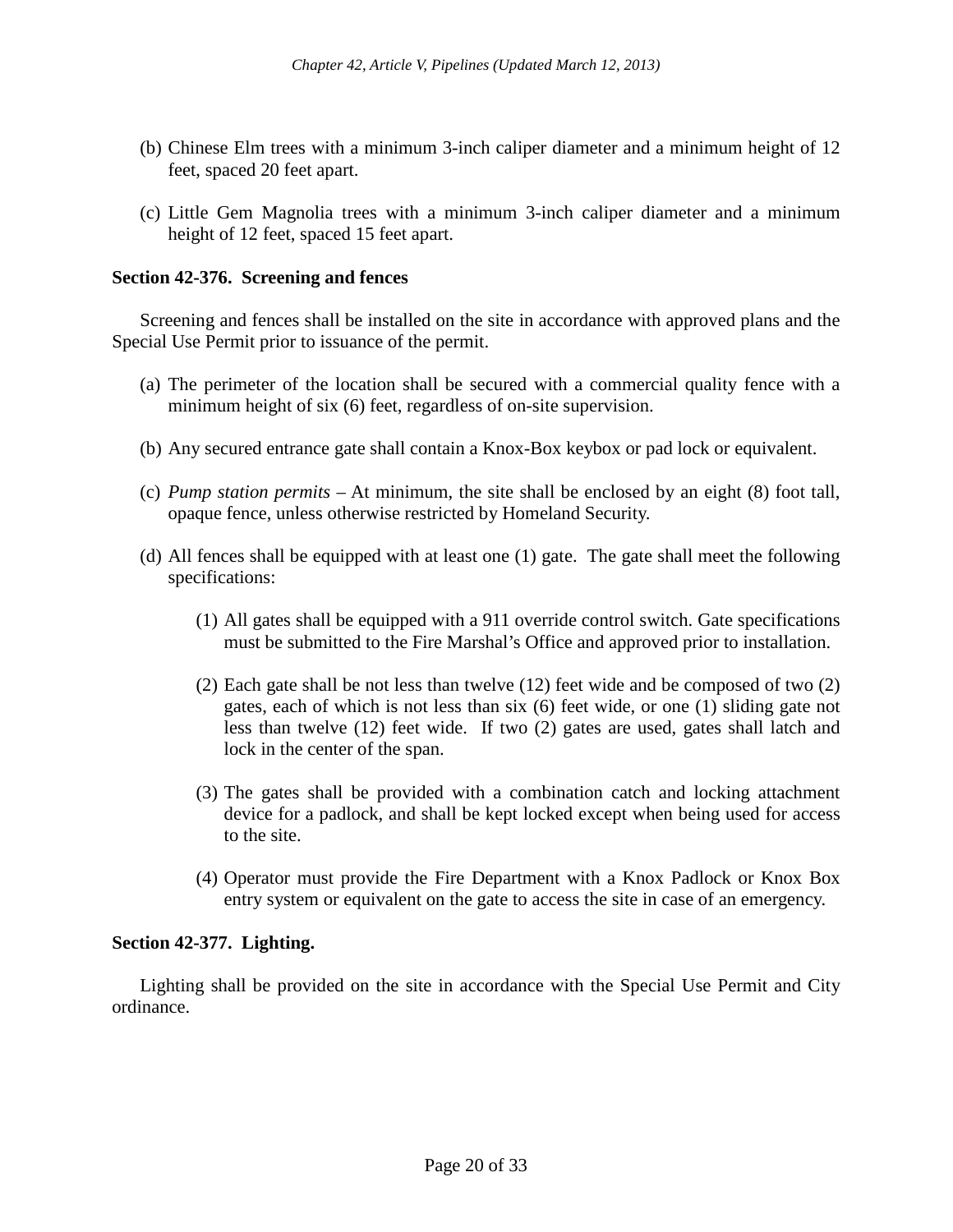## **Section 42-378. Noise.**

- (a) The usage of a muffler cutout, bypass or straight exhaust on any motor machinery is prohibited.
- (b) *Permitted sound levels*
	- (1) *Pump station operations within 600 feet of protected uses excluding parks –* When measured at the required setbacks, the decibel levels shall not exceed fifty-five (55) decibels during daytime hours and forty-five (45) decibels during nighttime hours. If utilizing a noise study to establish an ambient noise level, then the decibel level shall not be five (5) decibels above the established ambient noise level during the daytime hours and three (3) decibels above the established ambient noise level during the nighttime hours.
	- (2) *Pump station operations adjoining all other uses –* When measured at the required setbacks, the decibel levels shall not exceed sixty-seven (67) decibels during daytime hours and sixty (60) decibels during nighttime hours. If utilizing a noise study to establish an ambient noise level, then the decibel level shall not be five (5) decibels above the established ambient noise level during the daytime hours and three (3) decibels above the established ambient noise level during the nighttime hours.
	- (3) The exterior noise level generated by the pump stations or other related operations located within six hundred (600) feet of a protected use shall be continuously monitored to ensure compliance. The cost of such monitoring shall be borne by the Operator.
- (c) Acoustical blankets, sound walls, mufflers or other alternative methods may be used to ensure compliance. All soundproofing shall comply with accepted industry standards and subject to approval by the City.
- (d) The sound level meter used in conducting noise evaluations shall meet the American National Standards Institute's standard for sound meters.

## **Section 42-379. Illicit discharges.**

- (a) No person shall place, deposit, discharge, or cause or permit to be placed, deposited or discharged, any oil, naphtha, petroleum, asphalt, tar, hydrocarbon substances or any refuse including wastewater or brine from any oil or gas operation or the contents of any container used in connection with any oil or gas operation in, into, or upon any public rights-of-way, alleys, streets, lots, storm drain, ditch or sewer, sanitary drain or any body of water or any private or public property in the City.
- (b) No person shall allow, cause or permit gases to be vented into the atmosphere or to be burned by open flame.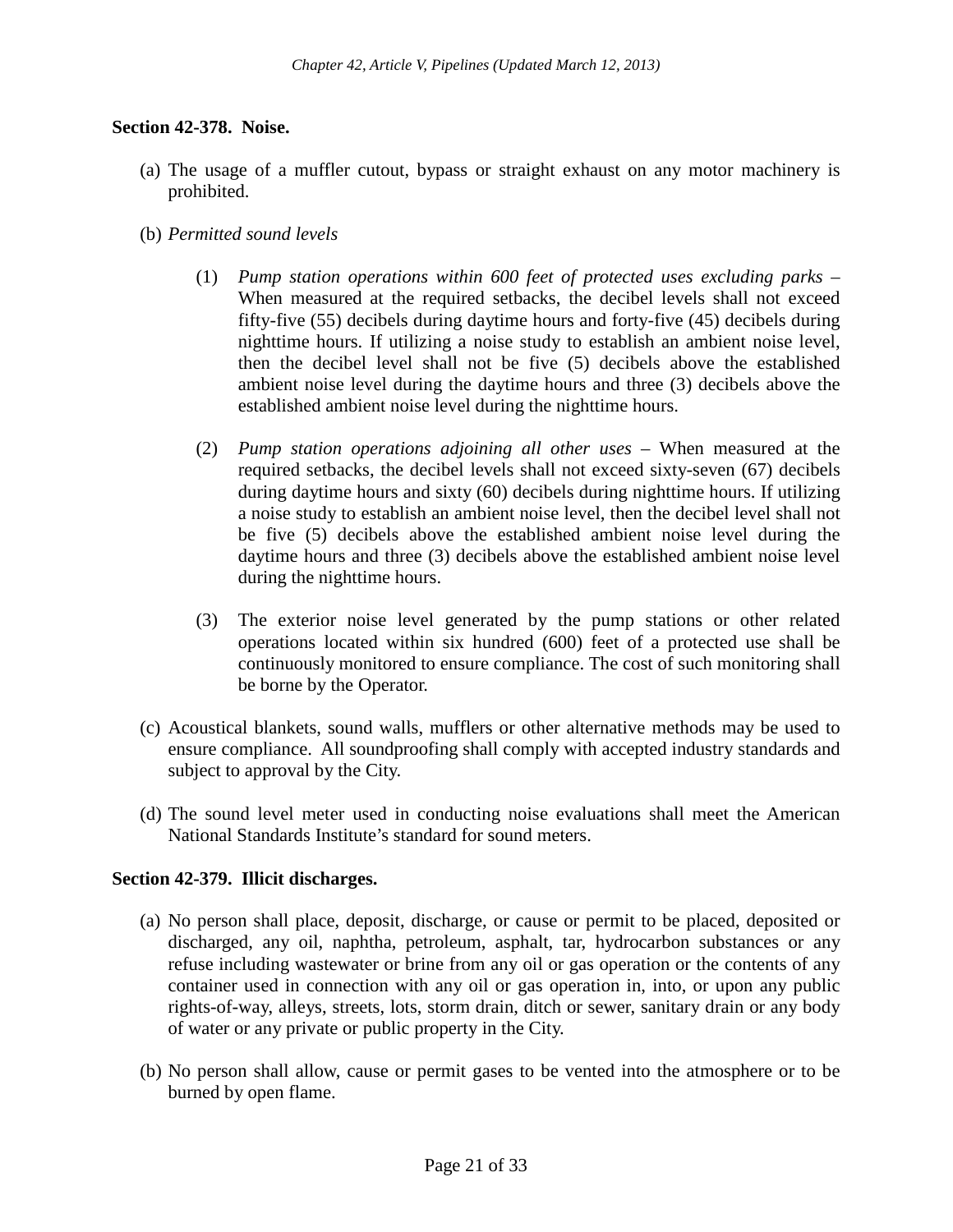- (c) Clean-up operations of hazardous substances shall be in compliance with Chapter 54 of the Code of Ordinances.
- (d) After any spill, leak or malfunction, the Operator shall perform environmental remediation to the satisfaction of the Fire Marshal, Emergency Management Department, and the Technical Advisor all waste materials from any public or private property affected by such spill, leak or malfunction. Remediation must begin immediately. If the Operator fails to begin site remediation within twenty-four (24) hours, the City may contract for or otherwise employ any remediation experts by contract or otherwise at the sole expense of the Operator. The Operator shall submit an incident report to the City detailing disposal methods, documentation on contamination of soil and corrective actions to prevent reoccurrence.
- (e) Operator expressly consents by applying for a permit to allow a draw down of any bond or letter of credit to cover any clean up expenses. In the event that the bond or letter of credit is exhausted, Operator agrees to immediately replenish the amount. City shall have the right to contact the Railroad Commission in order to facilitate the removal of all waste materials from the property affected by such spill, leak or malfunction.

## **Section 42-380. Water well sampling.**

Water samples may be required at the discretion of the City and at the expense of the Operator utilizing proper protocol from an approved laboratory by the Environmental Protection Agency and the Texas Commission on Environmental Quality. The samples shall include the area of concern on the site as well as the area down grade from the site. Monitoring shall consist of elements, chemicals and bacteria including calcium, magnesium, sodium, potassium, sulfate, pH, specific conductance, alkalinity (CaCO3), total coliform/e-coli, total suspended solids, total dissolved solids, iron manganese, acidity, methane/ethane, oil and grease (HEM), barium, total petroleum hydrocarbons (TX 1005), BTEX, chlorides, strontium, and turbidity.

## **Section 42-381. Soil sampling.**

Soil sampling may be required at the discretion of the City. Soil contamination assessments shall be conducted at the expense of the Operator and shall utilize an approved laboratory testing for any increase about the Texas-specific median background concentrations for metals or specific contaminants that might have been present on the site. A minimum of five (5) samples shall be taken and shall include pit or area of concern as well as the area down grade from the site.

## **Section 42-382. Fire prevention.**

(a) *Explosives.* Use of explosive charges within the City limits shall require approval by the Fire Marshal as required in Chapter 46, Fire Protection and Prevention of the Code of Ordinances.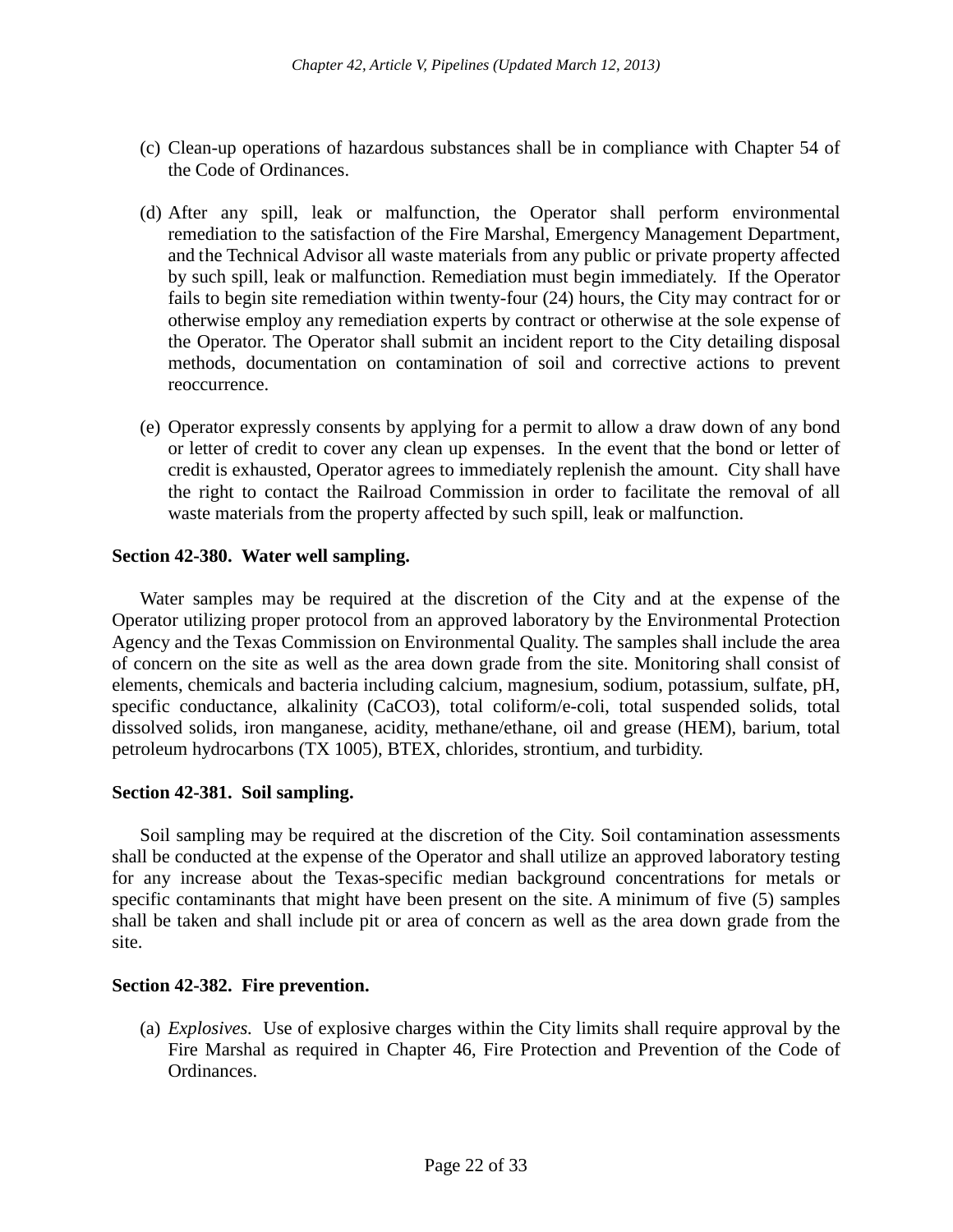- (b) *Fire notice.* In the event of a fire or discovery of a fire, smoke, or unauthorized release of flammable or hazardous materials on any property, the Operator shall immediately report such condition to the contact specified in the Spill Prevention, Control and Countermeasure Plan. A written report with a summary of the incident shall also be submitted by the close of the first business day of the City following the incident.
- (c) *Fire prevention; sources of ignition.* Firefighting apparatus and supplies as approved by the Fire Department and required by any applicable federal, state, or local law shall be provided by the Operator, at the Operator's cost, and shall be maintained on the site at all times during operations. The Operator shall be responsible for the maintenance and upkeep of such equipment. All equipment shall be equipped with an automated valve that closes or shuts down the equipment in the event of an abnormal change in operating pressure.
- (d) *Equipment and vehicles.* No vehicle or item of machinery shall be parked or stored on any street, right-of-way or in any driveway, alley or upon any site which constitutes a fire hazard or an obstruction to or interference with fighting or controlling fires except that equipment which is necessary on the site. The Fire Marshal shall be the entity that determines whether equipment on the site shall constitute a fire hazard.

# **Section 42-383. Pipeline installation.**

- (a) Odorization such as Mercaptan shall be added to non-odorous liquids and gases at the production site as a safety precaution during the entire time of use.
- (b) The pipelines shall not interfere with or damage existing water, sewer or gas lines or the facilities of public utilities located on, under or across the course of such rights-of way.
- (c) All pipelines under city right-of-way shall be cased.
- (d) Pipeline facilities shall be buried at a minimum depth of four (4) feet except underneath public roads or as allowed by other applicable laws. Underneath public roads, pipeline facilities shall be buried a minimum depth of seven (7) feet below the lowest point in such road pavement. When pipeline facilities cannot be bored, during backfill of the pipeline excavation, "Buried Pipeline" warning tape shall be buried one (1) foot above the pipeline to warn future excavators of the presence of the pipeline. Any deviation to the minimum depth requirement must be approved in writing by the City.
- (e) The pipeline shall be marked, in a manner that is reasonably acceptable to the Inspection Services Provider, to show conspicuously the Operator's name, a toll-free telephone number of Operator for assistance, and the appropriate Texas One Call System telephone number. Other provisions notwithstanding, an identifying sign shall be placed at each point where a flow line or gathering line crosses a public street or road.
- (f) The number and location of isolation valves on the Pipeline shall be approved by the City and clearly indicated on the Construction Plans.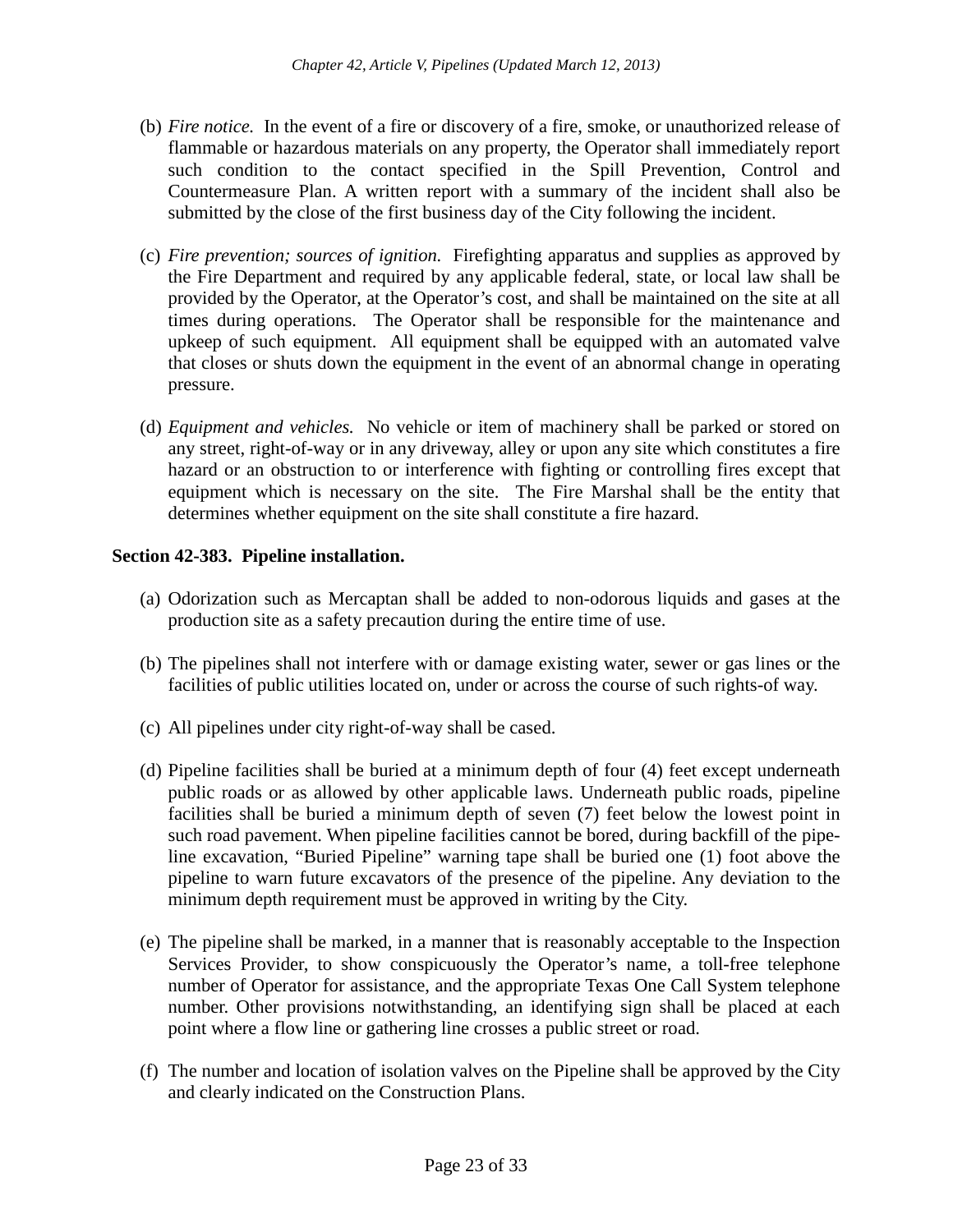### **Section 42-384. Access management.**

- (a) It shall be unlawful for any person(s) to block, encumber, obstruct or close any street, alley or other public way within the city, except by special permit by order of the Department of Public Works Director of designee.
- (b) *Pump station permits –* Prior to the commencement of operations, all roads used for access to the site shall be at least twenty-four (24) feet wide, have an overhead clearance of fourteen (14) feet and shall be surfaced with concrete, asphalt, gravel or caliche. In particular cases, these requirements governing surfacing of private roads may be altered at the discretion of the City after consideration of all circumstances including, but not limited to: distances from streets and highways; distances from adjoining and nearby property owners whose surface rights are not leased by the operation; the purpose for which the property of such owners is or may be used; topographical features; nature of the soil; and exposure to wind.
- (c) The Operator shall use watering, wetting or other methods or materials to control dust on the site.
- (d) The Department of Public Works may restrict the hours of operation of vehicles based upon the location of the property and adjoining land uses.
- (e) Emergency access and turnabouts shall be included as deemed appropriate by the Fire Marshal. The access route should be of appropriate width to accommodate emergency response equipment. Street turnabouts should be of adequate turning radius to facilitate forward or reverse hose lays and/or exit of any emergency response equipment.

## **Section 42-385. Maintenance of sites.**

- (a) The site shall be kept in a clean and sanitary conditions, free from rubbish and combustible materials of every character, to the satisfaction of the health officer and fire marshal, at all times during operations.
- (b) All equipment shall be maintained by the Operator at all times, including pipelines, pumping units, and buildings or structures. The City shall consider the deterioration of the quality of the material of which such facility or structure is constructed, the degree of rust, and its appearance.

## **Section 42-386. Waste disposal.**

(a) Any material classified as hazardous waste according to the EPA shall be disposed in accordance with EPA standards.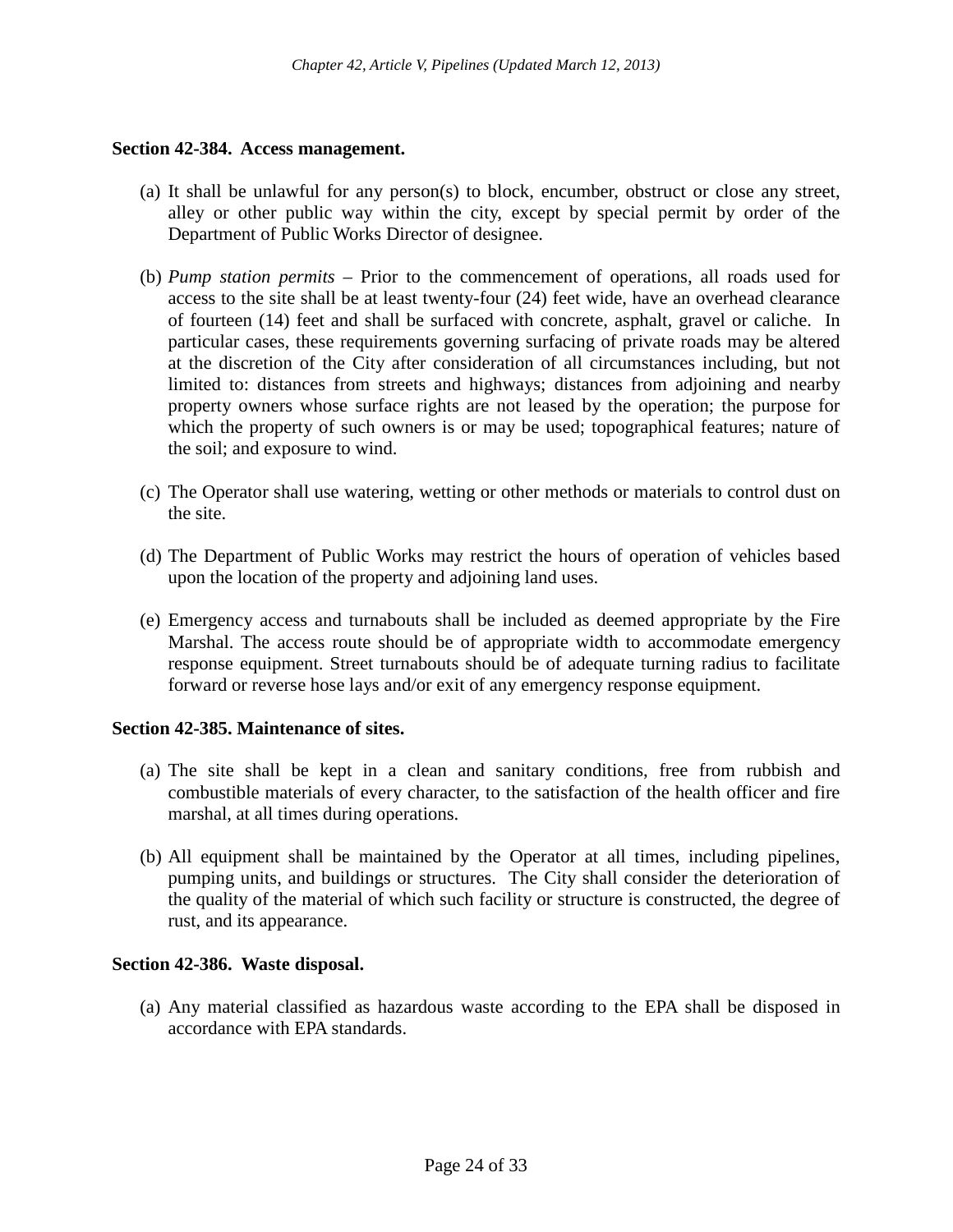- (b) Unless otherwise directed by the Railroad Commission, waste materials shall be removed from the site and transported to an off-site disposal facility not less often than every thirty (30) days.
- (c) All waste shall be disposed of in such a manner as to comply with the air and water pollution control regulations of the State, this Ordinance and any other applicable ordinance of the City.

## **Section 42-387. Hours of operation.**

- (a) Site preparation, truck deliveries and pick-up of equipment and materials, and other related work conducted on the pipeline or pump station shall be limited to daytime hours. The restriction on work hours shall not apply in cases of fires, explosions and any other emergencies.
- (b) The Operator shall conduct on-site meetings to inform all personnel of nighttime operation noise control requirements.

## **Section 42-388. Abandonment of pipelines.**

After the pipeline is no longer utilized for the purposes as described in the permit, the pipeline shall be removed unless otherwise approved by City Council. The property shall be graded, leveled and restored to the same surface condition, as nearly as practicable, as existed when operations for the pipeline were first commenced.

## **Section 42-389. Signage.**

A sign shall be immediately and prominently displayed at the gate on the fencing erected pursuant to this Article. Such sign shall be durable material, maintained in good condition and, unless otherwise required by the Railroad Commission, shall have a surface area of not less than two (2) square feet nor more than four (4) square feet and shall be lettered with the following:

- (a) Pipeline or pump station name and number;
- (b) Name of Operator;
- (c) The emergency 911 number; and
- (d) Telephone numbers of two (2) persons responsible for the pipeline or pump station who may be contacted in case of emergency.

## **Section 42-390. Storage of equipment and chemicals.**

All chemicals and/or hazardous materials shall be stored in such a manner as to prevent, contain, and facilitate rapid remediation and cleanup of any accidental spill, leak, or discharge of hazardous materials. The Operator shall have all material safety data sheets (MSDS) for all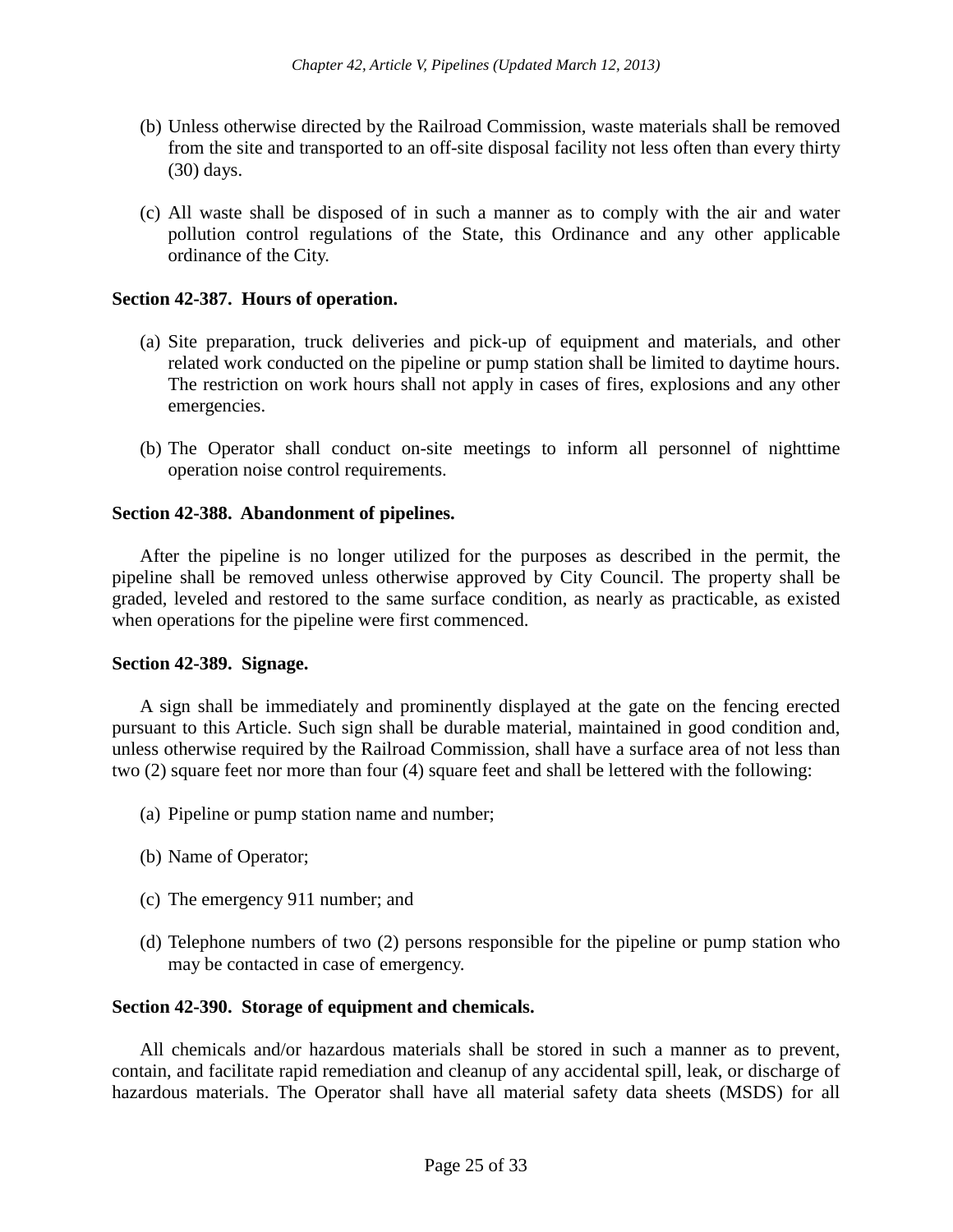hazardous materials on-site. All applicable federal and state regulatory requirements for the proper labeling of containers shall be followed. Appropriate pollution prevention actions shall be required and include, but are not limited to, chemicals and materials raised from the ground (i.e. wooden pallets or containment pallets), installation and maintenance of secondary containment systems, bulk storage, and protection from storm water and weather elements.

## **Section 42-391 – 41-400. Reserved.**

# DIVISION 7. LIABILITY, SURETY AND INSURANCE

The following regulations apply to all pipeline, pipeline modification, pipeline abandonment and pump station permits unless a particular permit is denoted.

## **Section 42-401. Liability.**

- (a) The Company shall be liable and responsible for any and all damages, losses, liabilities (joint and several), payments, obligations, penalties, claims, litigation, demands, defenses, judgments, lawsuits, proceedings, costs, disbursements, or expenses (including without limitation, fees, disbursements, and reasonable expenses of attorneys, accountants, professional advisors and expert witnesses and costs of investigation and preparation) of any kind or nature whatsoever, which may arise out of or be in any way connected with:
	- (1) The construction, installation, operation, maintenance, or condition of any related facilities or appurtenances;
	- (2) Any claim or lien arising out of work, labor, materials, or supplies provided or supplied to Company, its contractors or subcontractors with respect to any related facilities or appurtenances; or
	- (3) The Company's failure to comply with any applicable federal, state, or local ordinance, except to the extent directly caused by gross negligence or intentional misconduct of the City.
- (b) The Company, at its sole cost and expense, shall indemnify and hold harmless the City, its officers, boards, commissions, agents, employees, and volunteers (also referred to as indemnitees) from and against any and all damages which may arise out of or be in any way connected with:
	- (1) The Company's construction, installation, operation, maintenance, or condition of any related facilities or appurtenances;
	- (2) Any claim or lien arising out of work, labor, materials, or supplies provided or supplied to Company, its contractors or subcontractors;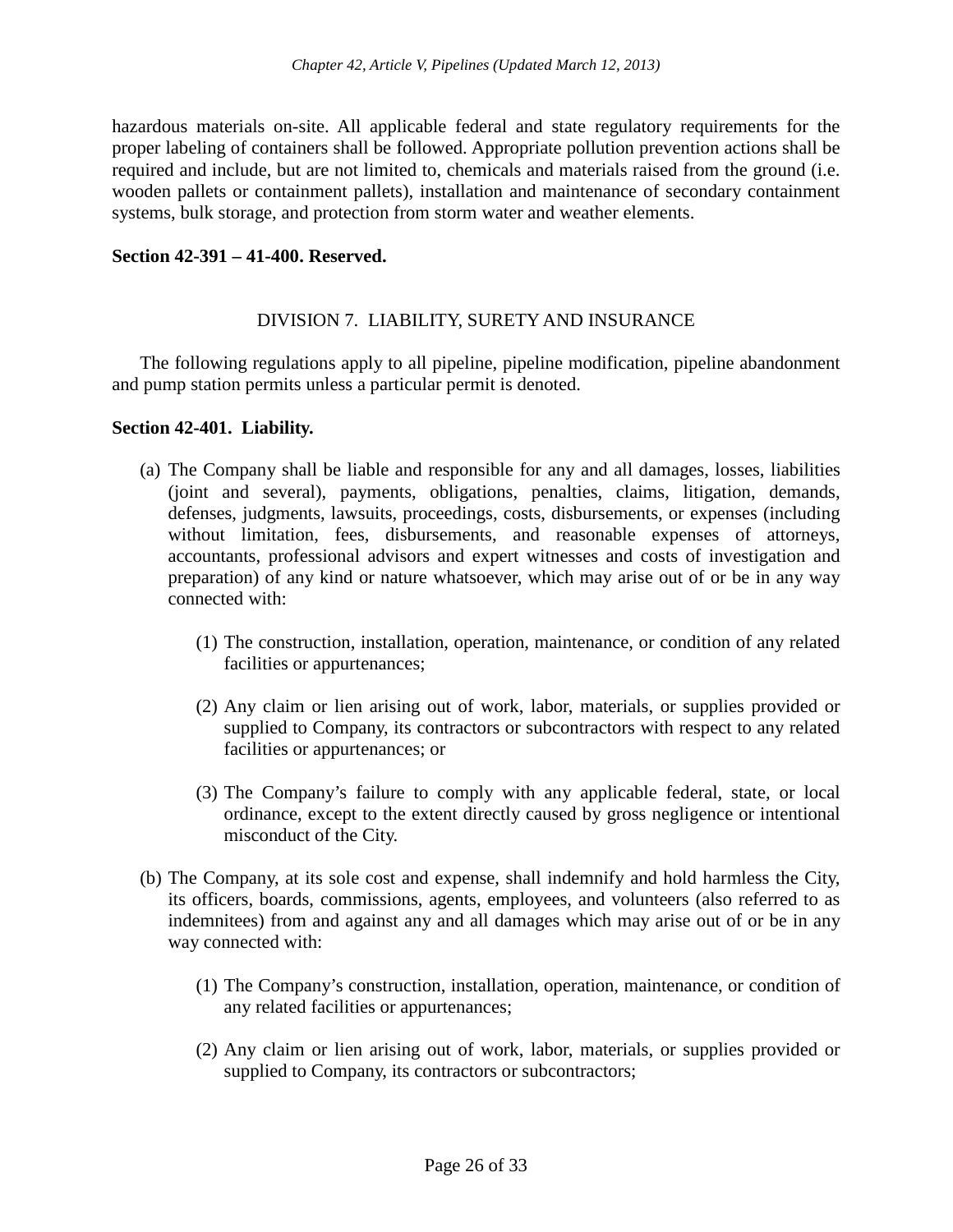- (3) The Company's failure to comply with any applicable federal, state, or local ordinance; or
- (4) The negligent act or omission(s) of the City, its officers, and employees.
- (c) The Company hereby undertakes and assumes, for and on its behalf, its officers, agents, contractors, subcontractors, agents, and employees, all risk of dangerous conditions, if any, on or about any city-owned or city-controlled property, including, but not limited to, rights-of-way.
- (d) If an action is brought against an indemnitee as described in this subsection by reason of any matter for which the indemnitee is indemnified hereunder, the City shall give the Company prompt written notice of the making of any claim or commencement of any such action, lawsuit, or other proceeding. The Company, at its sole cost and expense, shall resist and defend the same with reasonable participation by the City and with legal counsel selected by the Company and specifically approved by the City, at the City's expense. In such an event, the Company shall not admit liability in any matter or behalf of any Indemnitee without the advance written consent of the City.

## **Section 42-402. Bond or irrevocable letter of credit.**

The Operator or Production Representative shall provide the following security instruments outlined in subsections (a),(b)and (c):

- (a) *Pump station permits – Bond.* A bond, in the amount established by fee resolution, shall be executed by a reliable bonding or insurance institution authorized to do business in Texas and acceptable to the City. The bond shall become effective on or before the date the permit is issued and shall remain in force and effect for at least a period of six (6) months after the expiration of the permit term or until the pump station is abandoned and the site is restored, whichever occurs last. The Operator shall be listed as principal and the instrument shall run to the City, as obligee, and shall be conditioned that the Operator will comply and perform in accordance with the terms and regulations of this Ordinance and other applicable City ordinances. The original bond shall be submitted to the City.
- (b) *Pipeline and pipeline modification permits – Installation bond.* An installation bond in the amount as established by the City fee resolution shall be rendered prior to the granting of the permit. The Operator shall provide to the City a good and sufficient license and permit bond to provide surety that the applicant shall faithfully perform the work and all the conditions set out in his permit and that all work within the city shall be in strict accordance with the terms and conditions of this article. Any violation of this division or the conditions set out in the permit shall cause the bond to be forfeited in favor of the City.
- (c) *Letter of credit.* A letter of credit in the amount as established by the City fee resolution shall be issued by a reliable bank authorized to do business in Texas and shall become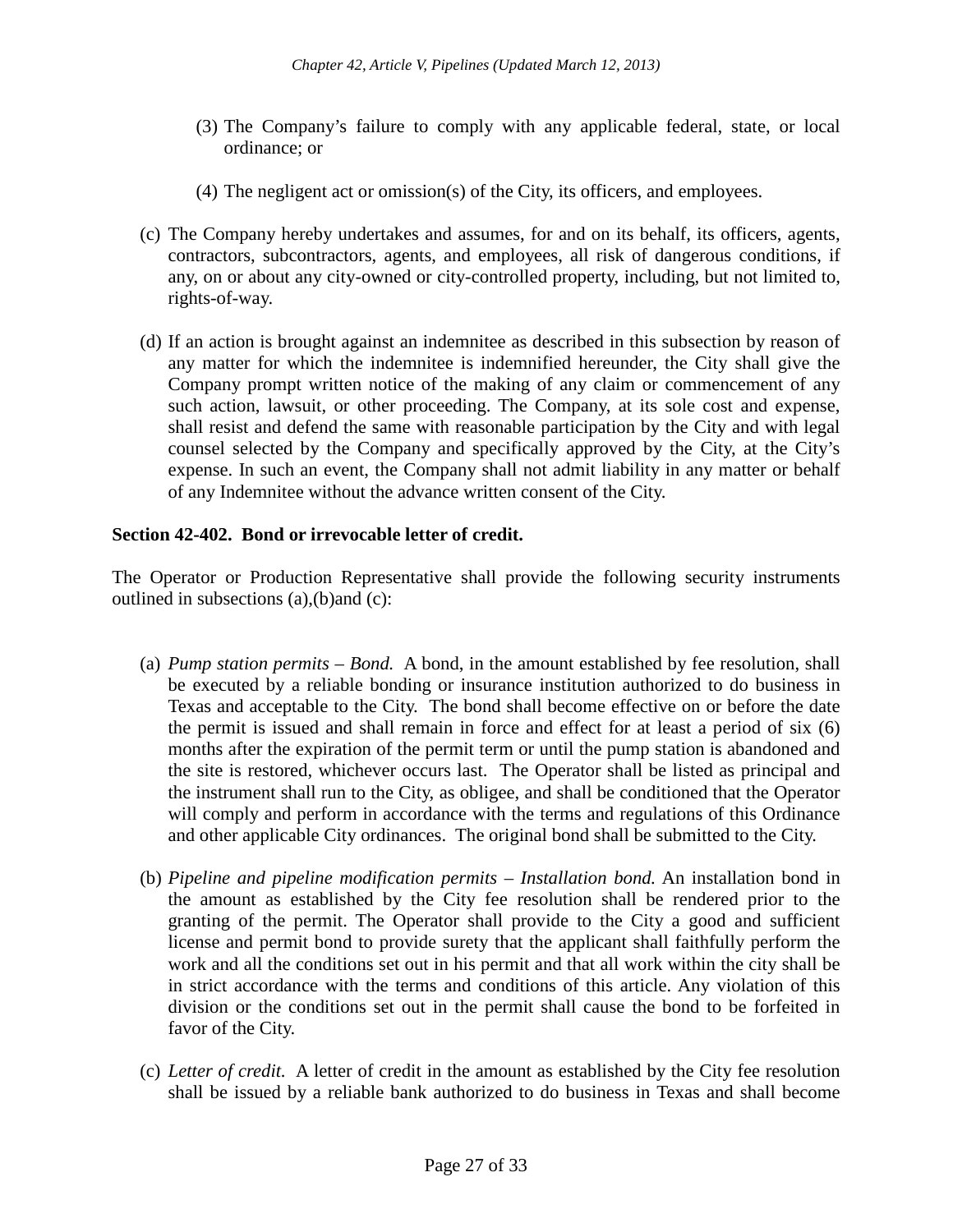effective on or before the date the permit. The letter of credit shall remain in force and effect for at least a period of six (6) months after the expiration of the permit. If the letter of credit is for a time period less than the life of the pipeline or pump station as required by this Ordinance, the Operator must agree to either renew the letter of credit or replace the Letter of Credit with a bond in the amount required by this Ordinance, on or before forty-five (45) days prior to the expiration date of the letter of credit. If the Operator fails to deliver to the City either the renewal letter of credit or replacement bond in the appropriate amount on or before forty-five (45) days prior to the expiration date of the letter of credit, the City may draw the entire face amount of the letter of credit to be held by the City as security for the Operator's performance of its obligations under this Ordinance.

- (d) The City shall be authorized to draw upon such letter of credit or bond to recover any fines, penalties, defaults or violations assessed under this Chapter. Also, the letter of credit may be used to draw down City road damage expense to the extent road damage cost exceeds the road damage fee paid with the permit application. Evidence of the execution of a letter of credit shall be submitted to the City by submitting an original signed letter of credit from the banking institution, with a copy of the same provided to the City.
- (e) If at any time after no less than a fifteen (15) day written notice to the Operator and a public hearing, the City Council shall deem any Operator's bond or letter of credit to be insufficient, it may require the Operator to increase the amount of the bond or letter of credit up to a maximum amount as established by the City fee resolution.
- (f) Whenever the City finds that a default has occurred in the performance of any requirement or condition imposed by this Chapter, a written notice shall be given to the Operator unless immediate compliance is needed due to a serious health or safety condition. Such notice shall specify the work to be done, the estimated cost and the period of time deemed by the City to be reasonably necessary for the completion of any work. After receipt of such notice, the Operator shall, within the time therein specified, either cause or require the work to be performed, or failing to do so, shall pay over to the City one hundred twenty-five (125) percent of the estimated cost of doing the work as set forth in the notice. In no event, however, shall the cure period be less than thirty (30) days unless the failure presents a risk of imminent destruction of property or injury to persons or unless the failure involves the Operator's failure to provide periodic reports as required by this Ordinance.
- (g) The City shall be authorized to draw against any irrevocable letter of credit or bond to recover such amount due from the Operator. Upon receipt of such monies, the City shall proceed by such mode as deemed convenient to cause the required work to be performed and completed, but no liability shall be incurred other than for the expenditure of said sum in hand. In the event that the pipeline has not been properly abandoned under the regulations of the Railroad Commission, such additional money may be demanded from the Operator as is necessary to properly abandon the pipeline and restore the site in conformity with the regulations of this Ordinance.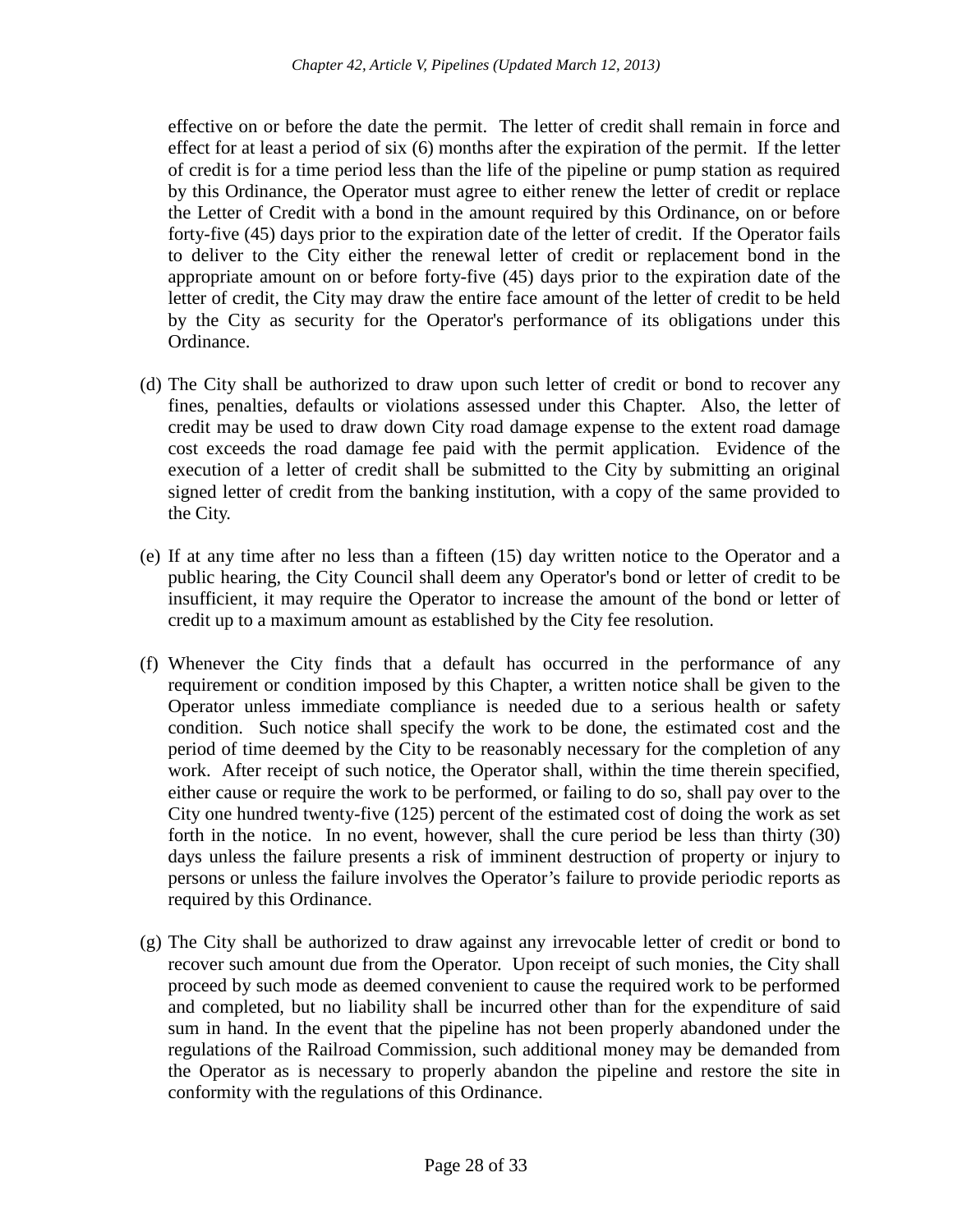- (h) In the event the Operator does not cause the work to be performed and fails or refuses to pay over to the City the estimated cost of the work to be done as set forth in the notice, or the issuer of the security instrument refuses to honor any draft by the City against the applicable irrevocable letter of credit or bond the City may proceed to obtain compliance and abate the default by way of civil action against the Operator, or by criminal action against the Operator, or by both such methods or any other remedy available by law.
- (i) When the pipelines and pump stations covered by said irrevocable letters of credit or bond have been properly abandoned in conformity with all regulations of this Ordinance, and in conformity with all regulations of the Railroad Commission and notice to that effect has been received by the City, or upon receipt of a satisfactory substitute, the irrevocable letter of credit or bond issued in compliance with these regulations shall be terminated and cancelled.

#### S**ection 42-403. General insurance requirements.**

In addition to the bond or letter of credit required pursuant to this Ordinance, the Operator shall carry a policy or policies of insurance issued by an insurance company or companies authorized to do business in Texas. In the event such insurance policy or policies are cancelled, the permit shall be suspended on such date of cancellation and the Operator's right to operate under such permit shall immediately cease until the Operator files additional insurance as provided herein. The general requirements below shall be applicable to all insurance policies described in this article.

- (a) The City, its officials, employees, agents and officers shall be endorsed as an Additional Insured on all applicable policies. A copy of the endorsement is required for evidence of coverage.
- (b) All policies shall be endorsed with a waiver of subrogation in favor of the City. A copy of the endorsement is required for evidence of coverage.
- (c) All policies shall be written on an occurrence basis where commercially available.
- (d) If coverage is written on a claims-made basis, the Operator must maintain continuous coverage or purchase Extended Period Coverage Insurance for four years following expiration or suspension of the permit. The Extended Coverage Period insurance must provide that any retroactive date applicable to coverage under the policy precedes the effective date of the issuance of the permit by the City.
- (e) All policies shall be written by an insurer with an A-: VII or better rating by the most current version of the A. M. Best Key Rating Guide or with such other financially sound insurance carriers acceptable to the City.
- (f) Deductibles shall be listed on the Certificate of Insurance and shall be on a per occurrence basis unless otherwise stipulated herein.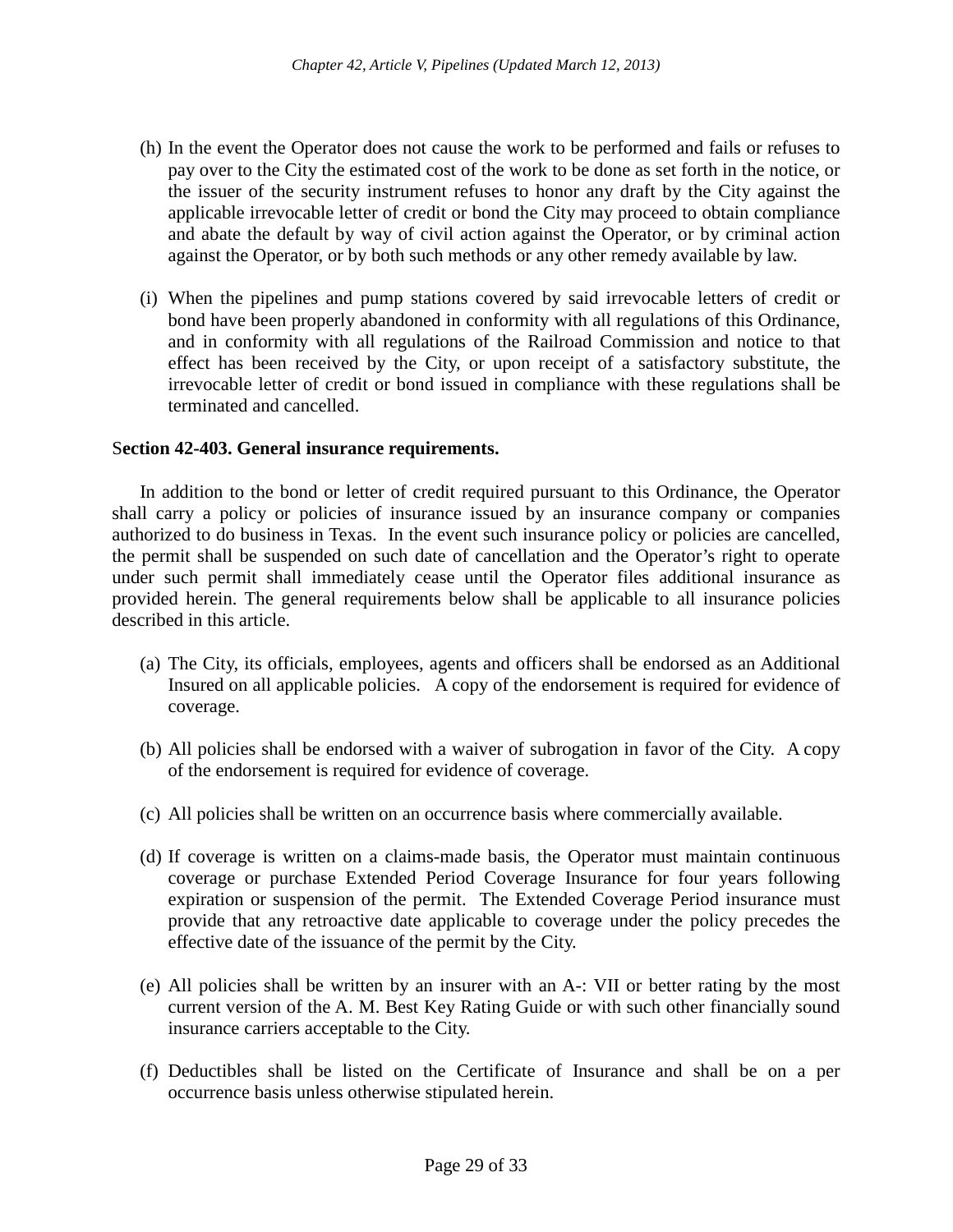- (g) Certificates of Insurance shall be delivered to the City evidencing all the required coverage, including endorsements, prior to the issuance of a permit.
- (h) Any failure on part of the City to request required insurance documentation shall not constitute a waiver of the insurance requirement specified herein.
- (i) Each policy shall be endorsed to provide the City a minimum thirty (30) day notice of cancellation, non-renewal, and/or material change in policy terms or coverage. A ten (10) day notice shall be acceptable in the event of non-payment of premium.
- (j) During the term of the permit, the Operator shall report, in a timely manner, to the City any known loss occurrence which could give rise to a liability claim or lawsuit or which could result in a property loss.
- (k) Upon request, certified copies of all insurance policies shall be furnished to the City.
- (l) Irrespective of the requirements as to insurance to be carried, the insolvency, bankruptcy or failure of any insurance company to pay claims accruing shall not be held to waive any of the provisions of this Article.
- (m)Operator shall pay promptly all premiums for such insurance in strict accordance with its obligations to its carrier and maintain the required coverage in full effect so long as the permit is valid.
- (n) Failure to keep such policies in full force and effect, in accordance with the terms hereof, shall be unlawful.
- (o) Certificates of insurance.
	- (1) The company must be admitted or approved to do business in the State of Texas, unless the coverage is written by a Surplus Lines insurer.
	- (2) The insurance set forth by the insurance company must be underwritten on forms that have been approved by the Texas State Board of Insurance or ISO, or an equivalent policy form acceptable to the City, with the exception of Environmental Pollution Liability.
	- (3) Sets forth all endorsements and insurance coverage according to requirements and instructions contained herein.
	- (4) Shall specifically set forth the notice of cancellation, termination, or change in coverage provisions to the City. All policies shall be endorsed to read: THIS POLICY WILL NOT BE CANCELLED OR NON-RENEWED WITHOUT THIRTY (30) DAYS ADVANCED WRITTEN NOTICE TO THE OWNER AND THE CITY EXCEPT WHEN THIS POLICY IS BEING CANCELLED FOR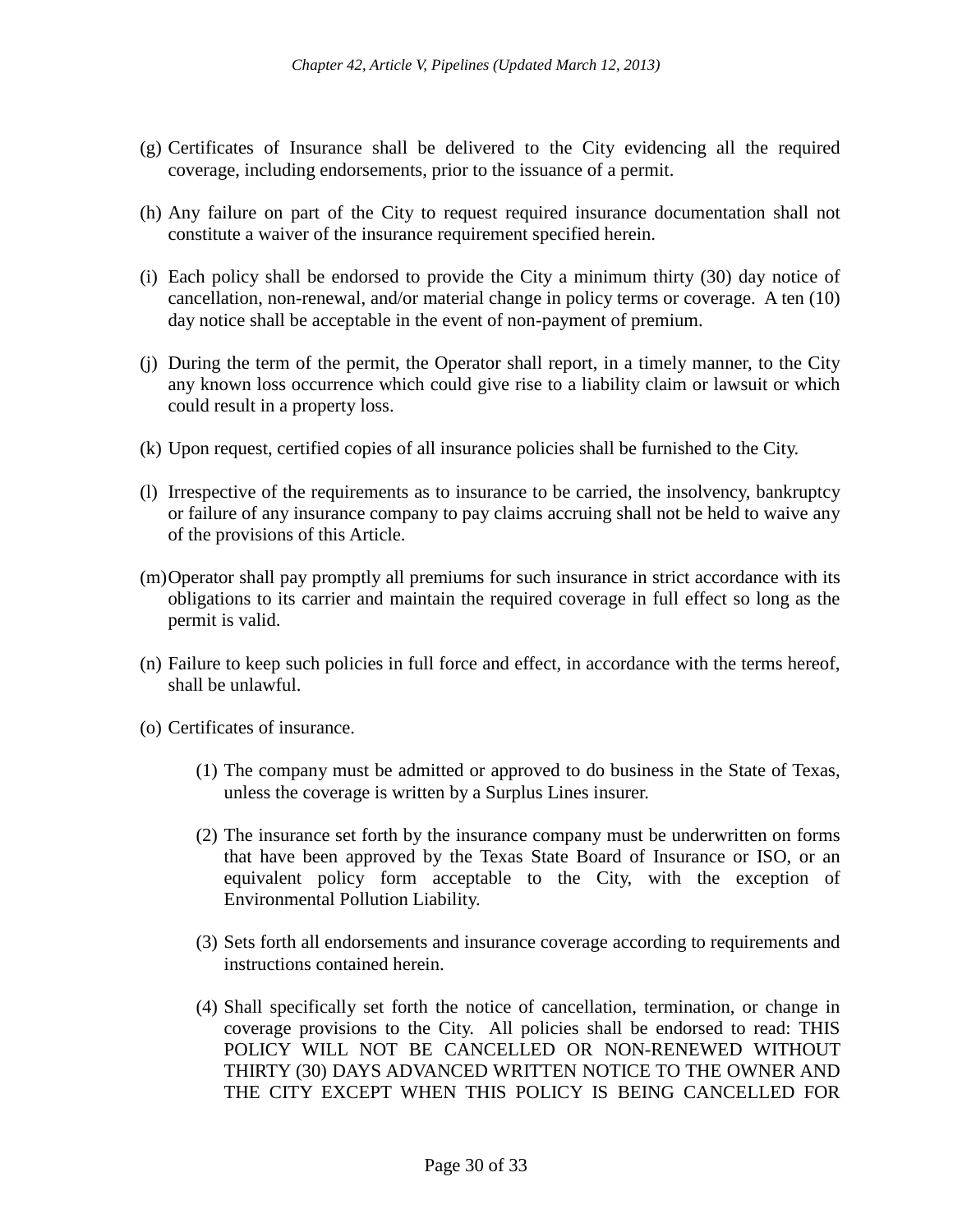## NONPAYMENT OF PREMIUM, IN WHICH CASE TEN (10) DAYS ADVANCE WRITTEN NOTICE IS REQUIRED.

- (5) Original endorsements affecting coverage required by this section shall be furnished with the certificates of insurance.
- (p) *Notice.* The individual designated to receive notice shall be a resident of Texas upon whom all orders and notices provided in this Ordinance may be served in person or by registered or certified mail. Every Operator shall within ten (10) days notify the City in writing of any change in such agent or mailing address unless operations in the City are discontinued and abandonment is complete.

## **Section 42-404. Commercial General Liability Policy.**

This coverage must include premises, operations, or explosion, products, completed operations, sudden and accidental pollution (with discovery and reporting periods of not less than fifteen (15) days and thirty (30) days respectively), blanket contractual liability, underground resources damage, broad form property damage, independent contractors protective liability and personal injury. This coverage shall be a minimum as established by the City fee resolution.

## **Section 42-405. Excess or Umbrella Liability.**

Insurance limits in a minimum as established by the City fee resolution. Coverage is to be at least as broad as, applies of and follows form of the primary liability coverage required for commercial general liability, auto liability and employer's liability. Coverage must include an endorsement for sudden or accidental pollution.

## **Section 42-406. Environmental pollution liability coverage.**

- (a) Operator shall purchase and maintain in force for the duration of the permit, insurance for environmental pollution liability applicable to bodily injury, property damage, including loss of use of damaged property or of property that has not been physically injured or destroyed; cleanup costs; and defense, including costs and expenses incurred in the investigation, defense or settlement of claims; all in connection with any loss arising from the insured site. Coverage shall be maintained in an amount as established by the City fee resolution.
- (b) Coverage shall apply to sudden and accidental pollution conditions resulting from the escape or release of smoke, vapors, fumes, acids, alkalis, toxic chemicals, liquids or gases, waste material or other irritants, contaminants or pollutants.
- (c) The Operator shall maintain continuous coverage or purchase Extended Period Coverage Insurance for four years following expiration or suspension of the permit.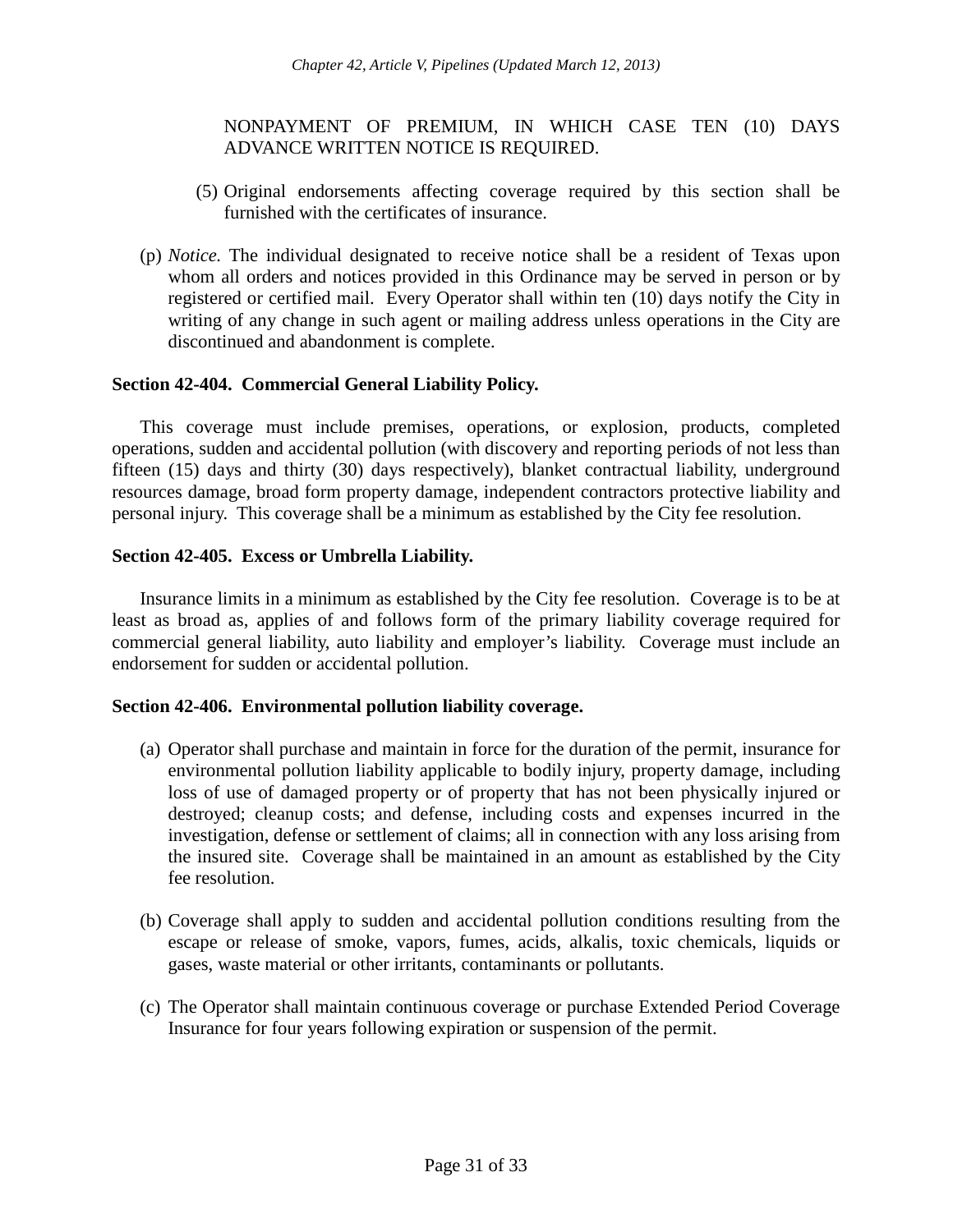(d) The extended coverage period insurance must provide that any retroactive date applicable to coverage under the policy precedes the effective date of the issuance of the permit by the City.

## **Section 42-407. Workers compensation and employers liability insurance.**

- (a) Workers Compensation benefits shall be Texas Statutory Limits.
- (b) Employers Liability shall be a minimum in an amount as set by the City fee resolution.
- (c) Such coverage shall include a waiver of subrogation in favor of the City and provide coverage in accordance with applicable State and Federal laws.

#### **Section 42-408. Automobile Liability Insurance.**

- (a) Combined Single Limit in an amount set by the City fee resolution.
- (b) Coverage must include all owned, hired and not-owned automobiles.
- (c) The City shall be named as an additional insured on the policy and provided with a waiver of subrogation.

#### **Sections 42-409. – 42.410. Reserved.**

## DIVISION 8: PENALTIES, APPEALS AND VARIANCES

The following regulations apply to all pipeline, pipeline modification, pipeline abandonment and pump station permits unless a particular permit is denoted.

#### **Section 42-411. Penalty.**

- (a) It shall be unlawful and an offense for any person to do the following:
	- (1) Engage in any activity not permitted by the terms of a permit issued under this Chapter; or
	- (2) Fail to comply with any condition set forth in a permit issued under this Chapter.
	- (3) Perform any actions that alter or deviate from an existing and continuous valid permit issued by the Texas Railroad Commission including those issued prior to approval of this chapter; or
	- (4) Engage in any activity related to this ordinance that poses a threat to the health, safety and welfare of the community.